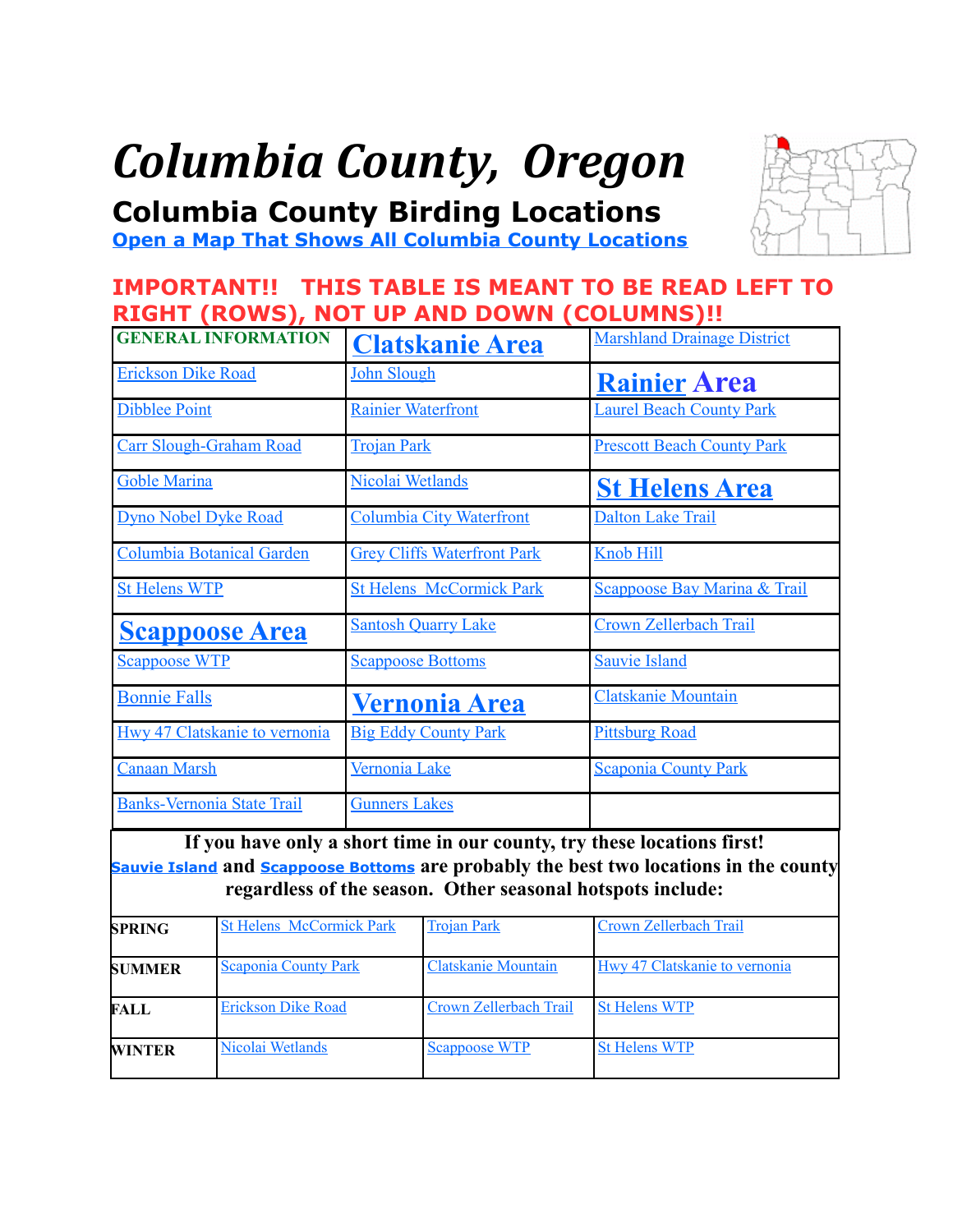<span id="page-1-0"></span>**Authors/Editors**: Greg Haworth and Chuck Gates **County Seat**: St. Helens **County Size**: 688 square miles **High Elevation** : Long Mt. (2265 ft) **Rarities** : Emperor Goose, Tufted Duck, Leach's Storm-Petrel, Cattle Egret, Gyrfalcon, Common Moorhen, Sharp-tailed Sandpiper, Buff-breasted Sandpiper, Ruff, Northern Mockingbird, Clay-colored Sparrow **Top County Lister** : Don Coggswell (235) Year Record List: Don Coggswell 2014 (206) **County Contact Person**: Email [Greg Haworth](mailto:g.haworth@gmail.com) or [Donald Coggswell](mailto:dcoggswell@hotmail.com) 

Columbia County is bordered on the north and east by the Columbia River, on the south by Multnomah County and Washington County, and on the west by Clatsop County. The southern County line is approximately 30 minutes from Portland, the largest metropolitan area in Oregon. The western County line is approximately 30 minutes from the Pacific coast.

The County's northern and eastern boundaries are outlined by 62 miles of Columbia River shoreline. Columbia County enjoys the longest stretch of the Columbia River in the State of Oregon. The Columbia River is a major route of ocean-going vessels and is a popular fishing ground, as well as a popular boating and windsurfing river. The County offers the only two marine parks in Oregon: Sand Island on the Columbia River and J.J. Collins Memorial Marine Park on the Multnomah Channel. This is known locally as Coon Island. (Source: [ColumbiaCounty.or.us\)](http://www.co.columbia.or.us/about-columbia-county/about-columbia-county)

According to the [U.S. Census Bureau,](http://en.wikipedia.org/wiki/United_States_Census_Bureau) the county has a total area of 688 square miles (1,781.9 km<sup>2</sup>), of which 657 square miles  $(1,701.6 \text{ km}^2)$  is land and 32 square miles  $(82.9 \text{ km}^2)$   $(4.59%)$  is water. The vast majority of this is in managed coast range forest with limited accessibility.

#### **Habitats of Columbia County**

There are three [EPA Level IV designated ecoregions](http://en.wikipedia.org/wiki/List_of_ecoregions_in_Oregon) in the county:

#### **Level IV: (1d) Coast Range Volcanics**

The Volcanics ecoregion consists of steeply sloping mountains and capes underlain by fractured [basaltic rocks.](http://en.wikipedia.org/wiki/Basalt) Elevation generally varies from 600 to 4100 feet (180 to 1250 m), although in some places the volcanic rock extends down to [sea level.](http://en.wikipedia.org/wiki/Sea_level) The region is marked by columnar and pillow basalt [outcrops.](http://en.wikipedia.org/wiki/Outcrop) Its mountains may have been offshore [seamounts](http://en.wikipedia.org/wiki/Seamount) engulfed by continental [sediments](http://en.wikipedia.org/wiki/Sediment) about [200 million years ago.](http://en.wikipedia.org/wiki/Triassic) High gradient, cascading streams and rivers occur, and the basaltic [substrate](http://en.wikipedia.org/wiki/Stratum) preserves summer flows that are more consistent than streams on the sedimentary rocks in surrounding ecoregions.

The streams still support [runs](http://en.wikipedia.org/wiki/Salmon_run) of spring [Chinook salmon](http://en.wikipedia.org/wiki/Chinook_salmon) and summer [steelhead.](http://en.wikipedia.org/wiki/Rainbow_trout) The region's Douglas-fir plantations are heavily logged. Mature forests consist of Douglas-fir, western hemlock, salal, sword fern, vine maple, Oregon grape, and rhododendron. Wetter slopes and riparian areas may support western red cedar, big leaf maple, red alder, salmonberry, and [oxalis.](http://en.wikipedia.org/wiki/Oxalis) Grassy coastal headlands and mountaintop balds feature [Roemer's fescue,](http://en.wikipedia.org/wiki/Roemer%E2%80%99s_fescue) [thin bentgrass,](http://en.wikipedia.org/wiki/Thin_bentgrass) [California oatgrass,](http://en.wikipedia.org/wiki/California_oatgrass) and diverse [forbs.](http://en.wikipedia.org/wiki/Forb)

#### **Level IV: (1f) Willapa Hills**

The Willapa Hills ecoregion (named for the [Willapa Hills\)](http://en.wikipedia.org/wiki/Willapa_Hills) consists of low, rolling hills and low, gently sloping mountains with medium gradient streams and rivers. It rises to an elevation of approximately 1,300 feet (396 m). This region has a lower [drainage density](http://en.wikipedia.org/wiki/Drainage_density) than other upland areas in the Coast Range. Logging is relatively easy and less expensive in this accessible terrain, and industrial timberland has almost completely replaced the historic forests. When disturbed, the silt- and clay-textured soils are easily [eroded,](http://en.wikipedia.org/wiki/Erosion) thereby degrading stream quality. The vegetation consists of Douglas-fir and western hemlock forests, with sword fern, vine maple, salal, Oregon grape, and rhododendron shrub layer. Wetter slopes and riparian areas support red alder, western red cedar, big leaf maple, salmonberry, and oxalis.

Large herds of **Roosevelt elk** winter in the region.

#### **Level IV: (3a) Portland/Vancouver Basin**

The Portland/Vancouver Basin ecoregion (named for the cities of [Portland](http://en.wikipedia.org/wiki/Portland,_Oregon) and [Vancouver\)](http://en.wikipedia.org/wiki/Vancouver,_Washington) is a [geological depression](http://en.wikipedia.org/wiki/Depression_(geology)) at the base of the [Portland Hills](http://en.wikipedia.org/wiki/Tualatin_Mountains) [fault-block.](http://en.wikipedia.org/wiki/Fault-block) The region covers 305 square miles (790 km<sup>2</sup>) in Washington and 269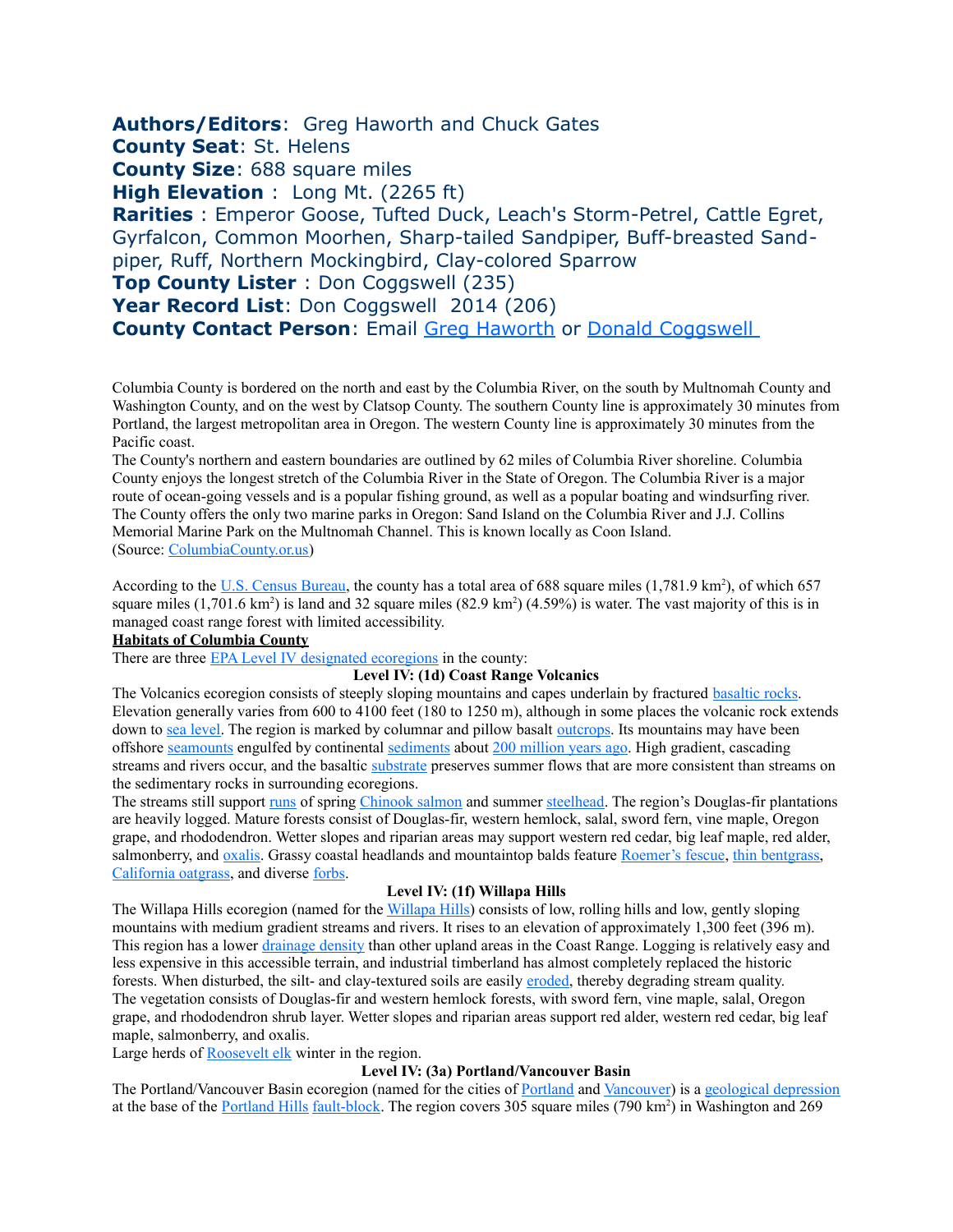square miles (697 km<sup>2</sup>) in Oregon, including the northern and eastern suburbs of the [Portland metropolitan area.](http://en.wikipedia.org/wiki/Portland_metropolitan_area) It contains the confluence of the Willamette and [Columbia Rivers](http://en.wikipedia.org/wiki/Columbia_River) and is composed of [deltaic](http://en.wikipedia.org/wiki/River_delta) sands and gravels deposited by [Pleistocene](http://en.wikipedia.org/wiki/Pleistocene) floods, notably the [Missoula Floods.](http://en.wikipedia.org/wiki/Missoula_Floods) Elevation varies from 0 to 300 feet (0 to 90 m), with buttes as high as 650 feet (200 m).

Historically, the basin was characterized by [Oregon white oak](http://en.wikipedia.org/wiki/Oregon_white_oak) groves and [Douglas-fir](http://en.wikipedia.org/wiki/Douglas-fir) forests on the uplands; [black](http://en.wikipedia.org/wiki/Black_cottonwood)  [cottonwood](http://en.wikipedia.org/wiki/Black_cottonwood) groves on riverbanks and islands; [Oregon ash,](http://en.wikipedia.org/wiki/Oregon_ash) [red alder,](http://en.wikipedia.org/wiki/Red_alder) and [western red cedar](http://en.wikipedia.org/wiki/Western_redcedar) in riparian areas; and prairie openings maintained by Native American burning, with [camas,](http://en.wikipedia.org/wiki/Camas_(plant)) [sedges,](http://en.wikipedia.org/wiki/Sedges) [tufted hairgrass,](http://en.wikipedia.org/wiki/Tufted_hairgrass) [fescue,](http://en.wikipedia.org/wiki/Fescue) and [California oatgrass.](http://en.wikipedia.org/wiki/California_oatgrass) Numerous wetlands, oxbow lakes, and ponds can still be found, but today the region is dominated by urban and suburban development, pastures, cropland, and [tree farms.](http://en.wikipedia.org/wiki/Tree_farm)

The climate is usually [marine-influenced,](http://en.wikipedia.org/wiki/Oceanic_climate) but easterly winds from the [Columbia River Gorge](http://en.wikipedia.org/wiki/Columbia_River_Gorge) periodically bring [continental temperature extremes.](http://en.wikipedia.org/wiki/Continental_climate) It contains several National Wildlife Refuges within the [Ridgefield National](http://en.wikipedia.org/wiki/Ridgefield_National_Wildlife_Refuge_Complex)  [Wildlife Refuge Complex.](http://en.wikipedia.org/wiki/Ridgefield_National_Wildlife_Refuge_Complex)<sup>[\[2\]](http://en.wikipedia.org/wiki/Willamette_Valley_(ecoregion)#cite_note-oregon4-1)[\[3\]](http://en.wikipedia.org/wiki/Willamette_Valley_(ecoregion)#cite_note-western4-2)</sup>

**OBT = Oregon Birding Trail**

# <span id="page-2-1"></span>**Clatskanie Area**

# <span id="page-2-0"></span>**Marshland Drainage District [Back to the Top](#page-0-0)**

DeLorme (copyright 2001) Pg 71 D-8 DeLorme (copyright 2008) Pg 18 F-4 **geographic coordinates** 46°07'18.7"N 123°17'50.9"W

[\(46.121872, -123.297477\)](https://www.google.com/maps/place/46%C2%B007)

[View A Google Map](http://maps.google.com/maps/ms?hl=en&ie=UTF8&msa=0&ll=45.939691,-122.865601&spn=1.545179,4.221497&z=9&msid=108036481085398338899.00046daeaf3672eff0e1a)

**Location, Habitat and Birds:** If Sauvie Island is the Crown Jewel of Columbia County then this overlooked patch is a diamond in the rough. [Here](http://goo.gl/maps/S6tt5) [is a map](http://goo.gl/maps/S6tt5) with suggested stops. This bottomland is unique in that it is surrounded by the coast range Willapa Hills except on the north where it boarders the Columbia River. I believe this configuration draws in some higher elevation birds like Ravens

### Marshland -- Bergman's Hole

Location/Directions: [\(46.127218, -123.241928\)](https://www.google.com/maps/place/46%C2%B007) 2.0 miles west of Hwy 47 in Clatskanie on Hwy 30 turn north onto Pt. Adams Road. Drive 0.5 miles to pull off at Bergman's Hole.

Habitat and Birds: Passerines are found in the alders and cottonwoods that line the sloughs. You'll find ducks and waders on the slough and sparrows along the road.

Marshland – River Front Road. [\(46.136745, -123.238174\)](https://www.google.com/maps/place/46%C2%B008)

Location/Directions: Continuing on Point Adams Rd in 0.9 miles it becomes River Front Rd. This follows the Columbia River Channel south of Wallace Island for 2.5 miles where Midland Dist. Rd connects. At 2.6 miles Webb Dist Rd connects. At 3.3 miles is the entrance to Jones Beach. At 4.1 miles it ends at Woodson Rd. 0.8 miles along Woodson Rd the Webb Dist Rd comes back in. This is 1.0 mile from Hwy 30.

Habitat and Birds: The River view will have Loons, grebes and rafts of ducks in winter; Bonaparte's Gulls have been seen once and Caspian Terns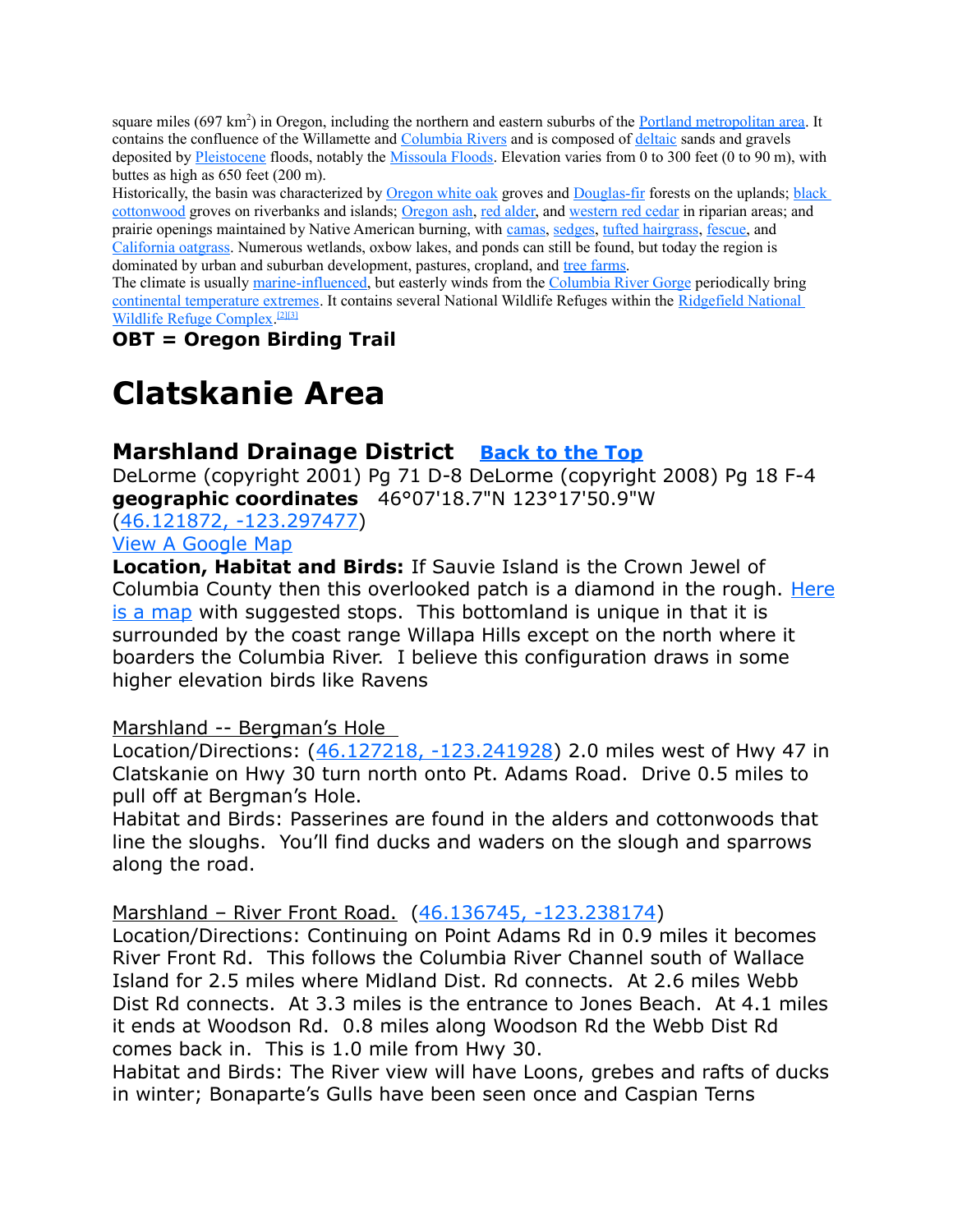frequently in season. There can be lots of Bald Eagles perched in the trees along the river. To the south is pasture land and cottonwood plantations. A scan of the plantations and the perching pylons can turn up raptors, possibly a Rough-legged Hawk.

#### Marshland – Jones Beach

Location/Directions: [\(46.138339, -123.299172\)](https://www.google.com/maps/place/46%C2%B008)

Habitat and Birds: There is an expansive river view here bordered by a Cottonwood gallery forest. There is excellent sparrow kack along the road. American Pipits can occasionally turn up along the beach. Great Horned Owls have nested in the large cottonwoods on the south side of the road.

#### Marshland – Webb District Wetlands

Location/Directions: [\(46.12589, -123.30239\)](https://www.google.com/maps/place/46%C2%B007) 0.6 miles from the Woodson Rd. junction is a place to park next to the pump station. Webb Dist Rd is 2.2 miles long from River Front Rd to the Woodson Rd junction.

Habitat and Birds: Savannah Sparrows can thick along the southern section of the road. There is good duck habitat in the winter on the wetlands. It is very reliable for Rudy Duck. Check for raptors in the tree tops. Wintering Rough-legged Hawks, Bald Eagles, Northern Harriers, and Red-tails cruise the area. Watch out for odd birds as a local rancher raises all manners of fowl.

Marshland – Woodson Rd

Location/Directions: [\(46.114959, -123.323791\)](https://www.google.com/maps/place/46%C2%B006). 1.8 miles long from Hwy 30 to River Front Rd.

Habitat and Birds: The flooded fields and sloughs harbor ducks and possible Horned Grebes. Open country raptors like Rough-legged Hawk in winter cruise the pasture land.

### Marshland – Midland Dist. Rd

Location/Directions: [\(46.121470, -123.255255\)](https://www.google.com/maps/place/46%C2%B007) Midland Rd. is 3.2 miles long from Bergman Hole to River Front Rd.

Habitat and Birds: There is a good variety of habitat with the flooded fields and the slough holding water fowl and plenty of brushy kack for passerines. Scanning for raptors can be productive.

## <span id="page-3-0"></span>**Erickson Dike Road [Back to the Top](#page-0-0)**

DeLorme (copyright 2001) Pg 71 D-8 DeLorme (copyright 2008) Pg 18 E-5 **geographic coordinates** 46°07'12.8"N 123°11'58.9"W [\(46.120218, -123.199701\)](https://www.google.com/maps/place/46%C2%B007)

#### [View A Google Map](https://mapsengine.google.com/map/edit?mid=zVl1oTDALjf4.kjN1XqXD7Dq4)

**Location, Habitat and Birds:** From the center of Clatskanie, turn north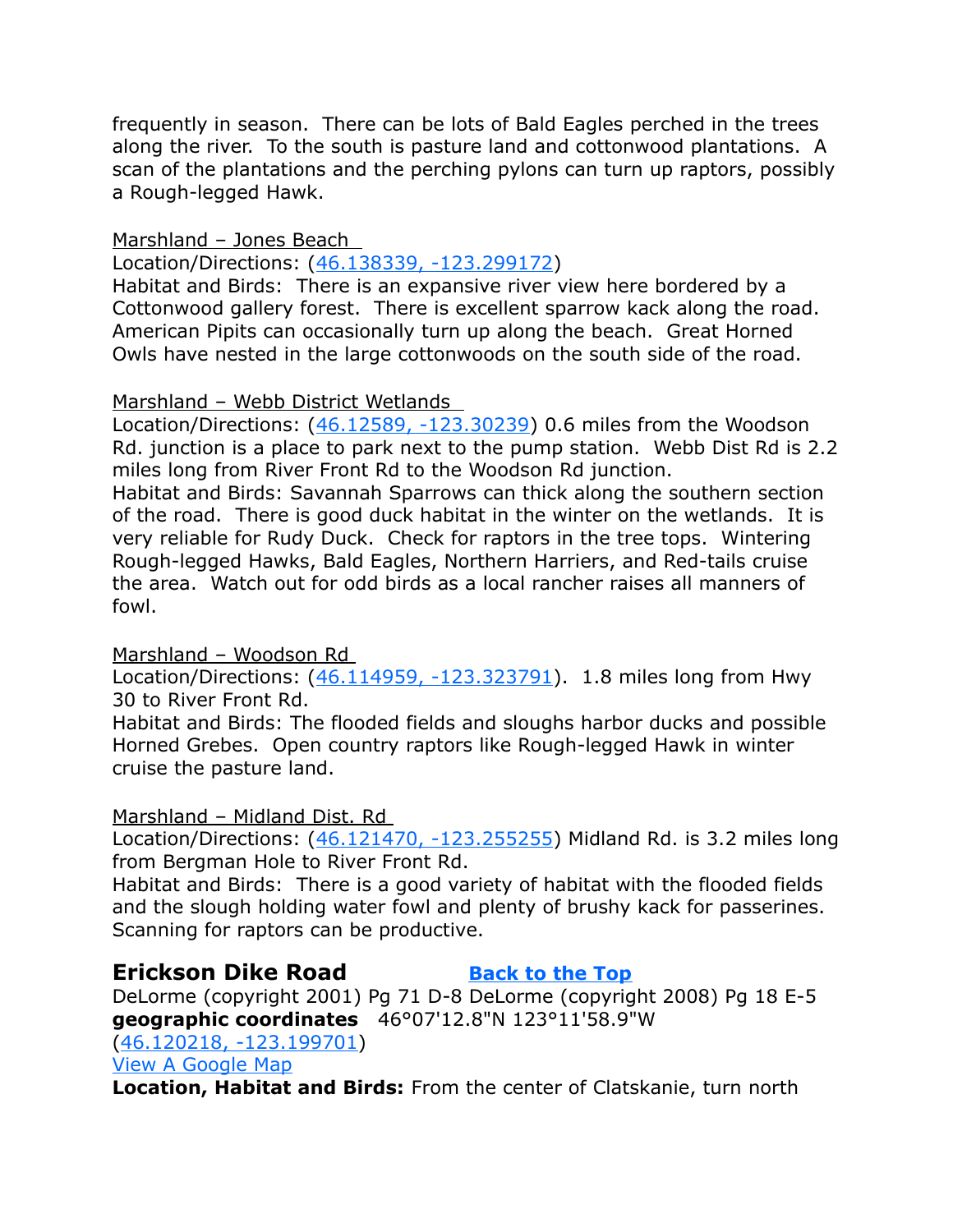onto Nehalem. Drive to the end of the road (a few blocks) and it becomes 5<sup>th</sup>. Go west on 5<sup>th</sup> which becomes Beaver Falls Road. At 0.8 miles from Hwy 30 take a left turn onto Depot Road. Staying to the right, go 0.5 miles and turn left onto Erikson Dike Rd. This is a drive along a dike that follows the channeled Clatskanie River. The rest is agricultural, cottonwood plantations and one decent gallery type woodlot. Ducks and divers, sparrows, and open country raptors are to be expected.

Go to the [Oregon Birding Trails](http://www.oregonbirdingtrails.org/) website Choose the Willamette Valley Birding Trail. Click on the Trail Guide and choose the Columbia Loop Guide. Section  $C-10.$ 

# <span id="page-4-2"></span>**John Slough [Back to the Top](#page-0-0)**

DeLorme (copyright 2001) Pg 71 D-8 DeLorme (copyright 2008) Pg 18 F-4 **geographic coordinates** 46°07'13.2"N 123°12'00.1"W [\(46.120335, -123.200040\)](https://www.google.com/maps/place/46%C2%B007) [View A Google Map](https://mapsengine.google.com/map/edit?mid=zVl1oTDALjf4.kjN1XqXD7Dq4)

**Location, Habitat and Birds:** From the center of Clatskanie turn north onto Nehalem. Drive to the end of the road (a few blocks) and it becomes 5<sup>th</sup>. Go west on 5<sup>th</sup> which becomes Beaver Falls Rd. At 0.8 miles from Hwy 30 take a left turn onto Depot Rd. Staying to the right, go 0.5 miles and turn left onto Erikson Dike Rd. This is a 9.3 mile drive along a dike that follows the channeled Clatskanie River. On the east edge, the road becomes Kallunki Road. At the south end of Kallunki, turn right (west) and return to Clatskanie. The rest is agricultural, cottonwood plantations, and one decent gallery type woodlot. Ducks and divers, sparrows, and open country raptors are to be expected.

# <span id="page-4-1"></span>**Rainier Area**

# <span id="page-4-0"></span>**Dibblee Point [Back to the Top](#page-0-0)**

DeLorme (copyright 2001) Pg 71 B-8 DeLorme (copyright 2008) Pg 19 F-7 **geographic coordinates** 46°06'58.1"N 123°00'26.1"W

[\(46.116153, -123.007262\)](https://www.google.com/maps/place/46%C2%B006)

[View A Google Map](https://mapsengine.google.com/map/edit?mid=zVl1oTDALjf4.kJGVBv8B-w3w)

**Location, Habitat and Birds:** On Hwy 30 just 0.25 miles east of the Lewis & Clark Bridge turnoff, turn north on Rock Crest Street (46.095086, -122.963431) and drive north for 0.2 miles. Turn left on Dike Road. Stay on Dike for 2.0 miles and you will find open fields. Take this road to the end. Return to Hwy 30 by retracing your steps. There are river views and a Cottonwood gallery forest. There are rafts of ducks on the river, with gulls, loons and grebes in winter. The Cottonwoods have typical gallery birds. It's a good place for woodpeckers as well. No patch list has been generated.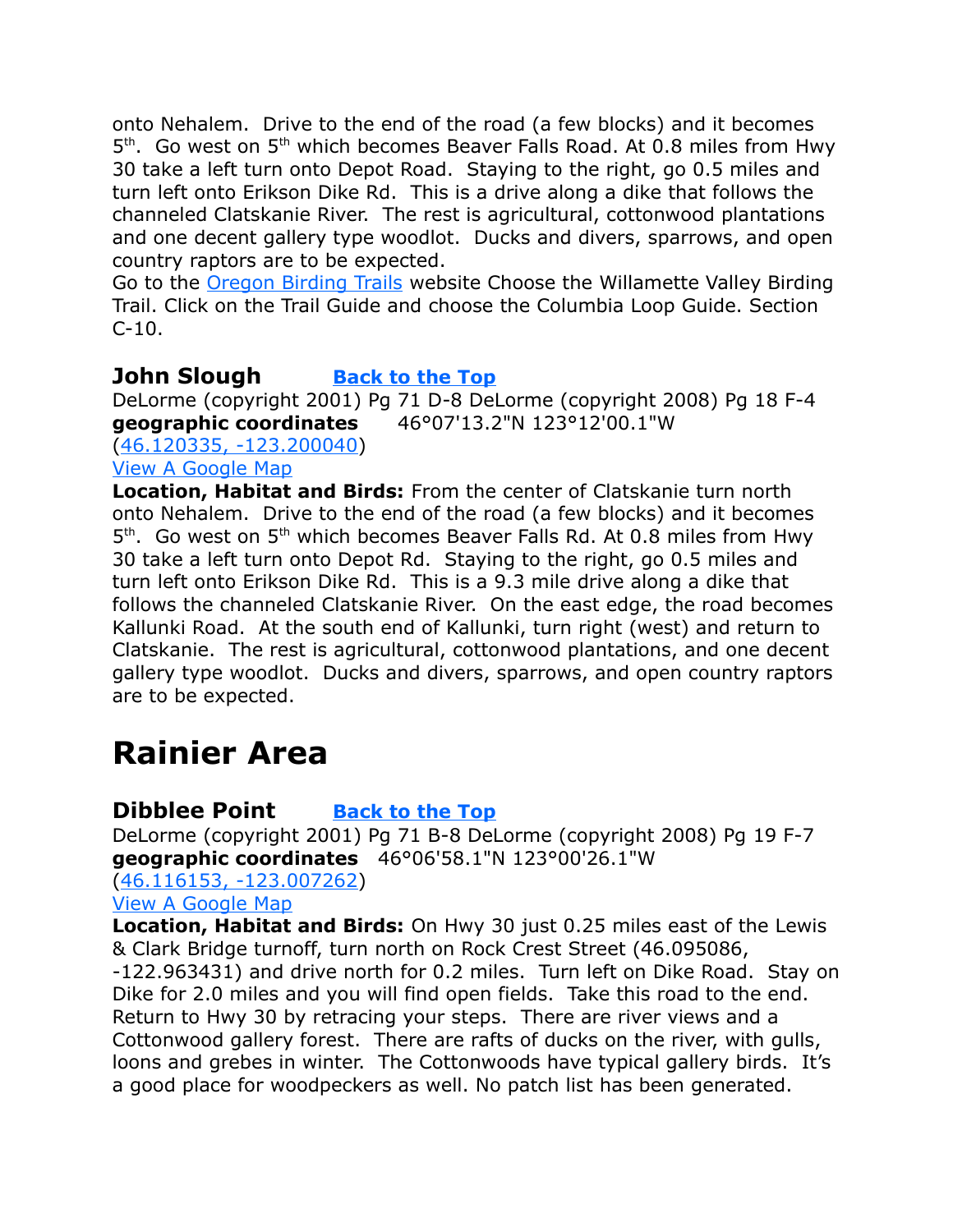### <span id="page-5-2"></span>**Ranier Waterfront [Back to the Top](#page-0-0)**

DeLorme (copyright 2001) Pg 71 B-8 DeLorme (copyright 2008) Pg 19 F-7 **geographic coordinates** 46°05'28.8"N 122°56'28.8"W

[\(46.091331, -122.941335\)](https://www.google.com/maps/place/46%C2%B005) [View A Google Map](https://mapsengine.google.com/map/edit?mid=zVl1oTDALjf4.kJGVBv8B-w3w)

**Location, Habitat and Birds:** This is a small downtown park. From West Rainier, take Veteran's Way north for a block and turn right on W A Street. The park entrance is on your left. The river view can produce Ducks, Gulls, and Grebes. If you get lucky the docks will have roosting gulls in the winter that can be easily picked through. If not, there are still a ton of gulls around but usually on the wing or way out in the channel. This is the best chance of finding a Thayer's gull in the county, especially if the gulls are roosting on the docks. The Waterfront road to the south of the commercial district can have decent passerines around the buildings and residences.

### <span id="page-5-1"></span>**Laurel Beach County Park [Back to the Top](#page-0-0)**

DeLorme (copyright 2001) Pg 71 B-8 DeLorme (copyright 2008) Pg 19 F-7 **geographic coordinates** 46°04'18.1"N 122°54'01.9"W [\(46.071690, -122.900527\)](https://www.google.com/maps/place/46%C2%B004)

[View A Google Map](https://mapsengine.google.com/map/edit?mid=zVl1oTDALjf4.kYqCrwva9YfE)

**Location, Habitat and Birds:** This park is poorly mapped on Google Maps. 1.5 miles east of Raineer, turn east onto Lindberg Road. Stay left at the Y and access Laurel Wood Road. After 0.1 miles, turn south onto Laurel Wood Beach Road and go about 0.1 miles to the park entrance road – there is a sign for the park. Follow the gravel road down to the parking area. Rafts of ducks can be found in winter as there is a bit of a sheltered cove. Both scaup and Common Goldeneye are regular. Some woodland birds can be found in the parking area. This is the easiest place for goldeneye in the county and Barrow's is possible (one report from this vantage point).

# <span id="page-5-0"></span>**Carr Slough – Graham Road (OBT) [Back to the Top](#page-0-0)**

DeLorme (copyright 2001) Pg 71 B-8 DeLorme (copyright 2008) Pg 19 F-7 **geographic coordinates** 46°02'52.0"N 122°53'53.3"W

[\(46.04777, -122.89815\)](https://www.google.com/maps/place/46%C2%B002)

[View A Google Map](https://mapsengine.google.com/map/edit?mid=zVl1oTDALjf4.kYqCrwva9YfE) 

[Big Eddy Park & Campground](http://www.freeguidetonwcamping.com/Oregon_Washington_Main/Oregon/Portland_Area/Big_Eddy_Park.htm)

[eBird Hotspot Checklist For Carr Slough](http://ebird.org/ebird/hotspot/L478286?yr=all&m=&rank=mrec)

**Location, Habitat and Birds:** Drive 0.9 miles north of Trojan Park (3.5 miles east of Raineer) turn east onto Graham Road. There is a small parking area just as you start on Graham Rd. on the south side. Graham Rd. is 0.4 miles long to the RR tracks. This is excellent duck habitat in the winter. It is a major wintering ground for Tundra Swan. Trumpeters can be mixed in as well. Scan tree tops for the local Bald Eagles. Great Egrets and Great Blue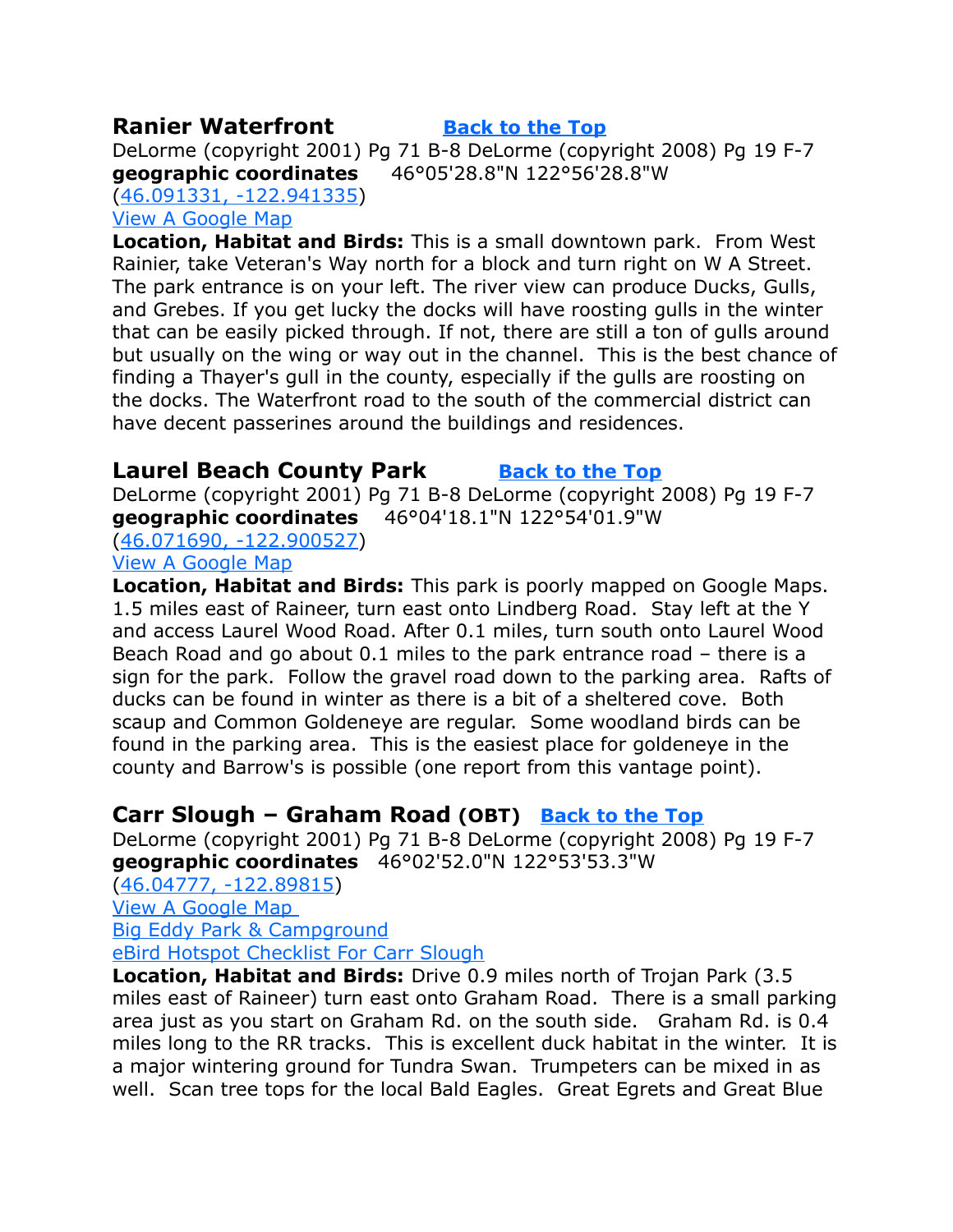Herons can be thick at times. Congregations of Hooded Merganser can get north of 50 birds. The roadside kack is productive year round for passerines. Swallows are numerous in the spring and Purple Martins have been recorded here.

# <span id="page-6-0"></span>**Trojan Park [Back to the Top](#page-0-0)**

DeLorme (copyright 2001) Pg 71 B-8 DeLorme (copyright 2008) Pg 19 F-7 **geographic coordinates** 46°02'08.7"N 122°53'38.3"W

[\(46.035759, -122.893973\)](https://www.google.com/maps/place/46%C2%B002)

[View A Google Map](https://mapsengine.google.com/map/edit?mid=zVl1oTDALjf4.kYqCrwva9YfE) 

[eBird Hotspot Checklist For Trojan Park](http://ebird.org/ebird/hotspot/L3026869?yr=all&m=&rank=mrec)

**Location, Habitat and Birds:** Entrance to the park is 1.5 miles north of Goble off of Hwy 30 (old Trojan Nuclear Plant site). There are a few ponds and a cottonwood gallery forest with walking trails for woodland birds. Ponds hold ducks and the occasional Horned Grebe. Bald Eagles nest in the area. You can also walk north along a paved trail that will take you to a blind and an overlook of the Carr Slough wetlands. **You may consider avoiding this location on the weekends. It gets a little crowded.** 

Go to the [Oregon Birding Trails](http://www.oregonbirdingtrails.org/) website. Choose the Willamette Valley Birding Trail. Click on the Trail Guide and choose the Columbia Loop Guide. Section C-11.

## <span id="page-6-2"></span>**Prescott Beach County Park** [Back to the Top](#page-0-0)

DeLorme (copyright 2001) Pg 71 B-8 DeLorme (copyright 2008) Pg 19 F-7 **geographic coordinates** 46°03'17.2"N 122°53'20.1"W

[\(46.054785, -122.888921\)](https://www.google.com/maps/place/46%C2%B003)

[View A Google Map](https://mapsengine.google.com/map/edit?mid=zVl1oTDALjf4.kYqCrwva9YfE) 

[eBird Hotspot Checklist For Prescott Beach County Park](http://ebird.org/ebird/hotspot/L3367806?yr=all&m=&rank=mrec)

**Location, Habitat and Birds: 3**.5 miles east of Raineer, turn north on Graham Road and travel 0.6 miles from Hwy 30 to the entrance of the park. Stay left and access several river view locations. Day use fee is required. The river view can have any manner of river birds, loons, grebes, gulls and ducks in season. The passerine habitat here is decent. No patch list has been generated. Go to the **Oregon Birding Trails** website. Choose the Willamette Valley Birding Trail. Click on the Trail Guide and choose the Columbia Loop Guide. Section C-11.

### <span id="page-6-1"></span>**Goble Marina [Back to the Top](#page-0-0)**

DeLorme (copyright 2001) Pg 71 B-8 DeLorme (copyright 2008) Pg 19 F-7 **geographic coordinates** 46°00'57.5"N 122°52'27.1"W [\(46.01597, -122.87418\)](https://www.google.com/maps/place/46%C2%B000)

[View A Google Map](https://mapsengine.google.com/map/edit?mid=zVl1oTDALjf4.kYqCrwva9YfE)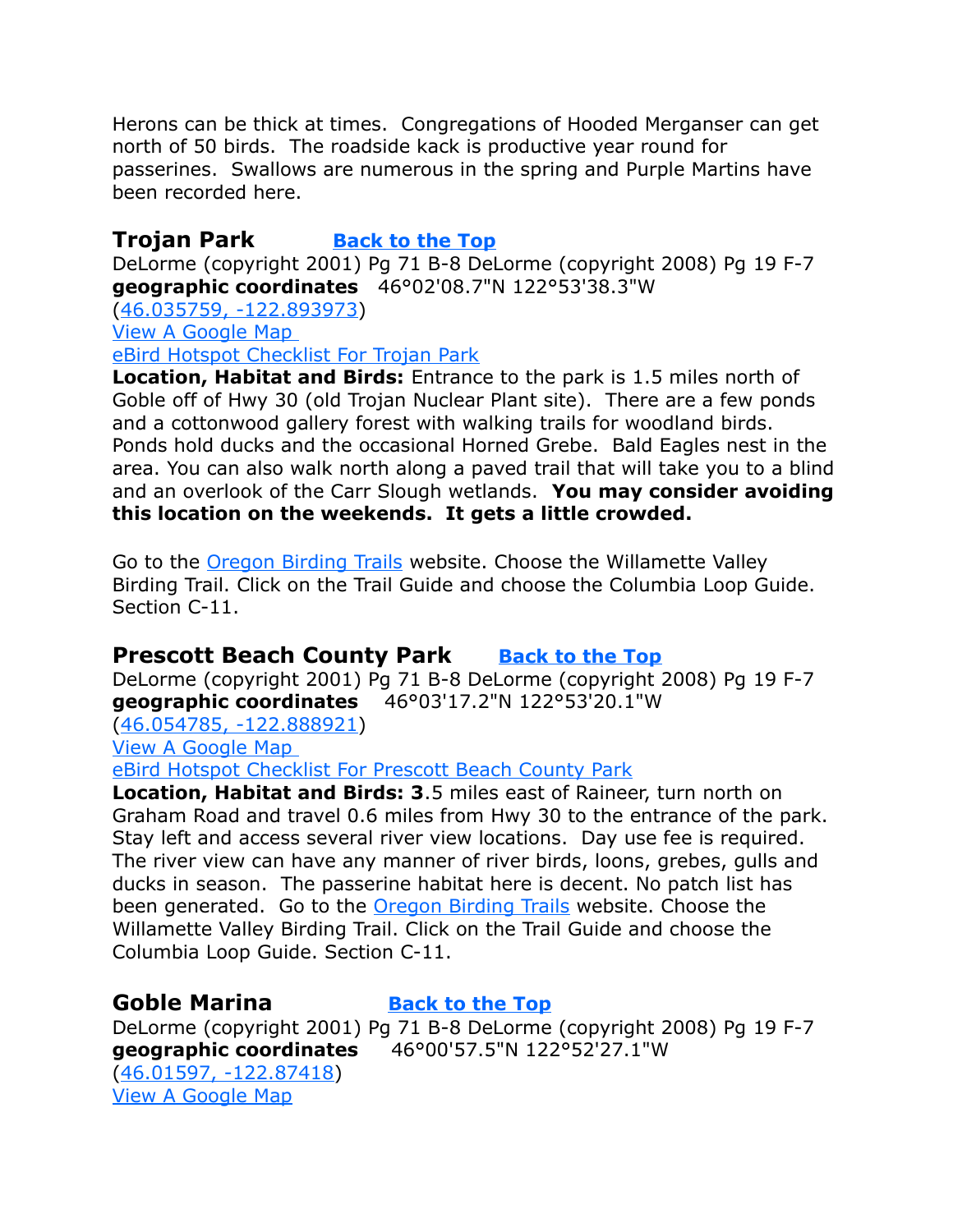**Location, Habitat and Birds:** Turn off of Hwy 30 into the marina area at the only cross road in town. 15 minutes free parking. This is a good area to scope the sheltered bay. The river can have all manner of river birds, loons, grebes, gulls and ducks in season. Purple Martins nest in the area.

Go to the [Oregon Birding Trails](http://www.oregonbirdingtrails.org/) website. Choose the Willamette Valley Birding Trail. Click on the Trail Guide and choose the Columbia Loop Guide. Section C-12.

### <span id="page-7-0"></span>**Nicolai Wetlands [Back to the Top](#page-0-0)**

DeLorme (copyright 2001) Pg 66 A-2 DeLorme (copyright 2008) Pg 22 B-3 **geographic coordinates** 45°59'32.1"N 122°52'28.7"W [\(45.99224, -122.87464\)](https://www.google.com/maps/place/45%C2%B059) [View A Google Map](https://mapsengine.google.com/map/edit?mid=zVl1oTDALjf4.kYqCrwva9YfE)

**Location, Habitat and Birds:** There is a pull-off along Hwy 30 which overlooks this wetland - 1.7 miles south of Gobel and 4.3 miles north of Deer Island. Viewing conditions are limited and difficult as it's right on Hwy 30. The wetlands have geese, swans, and ducks in winter; waders all year, and passerines in the trees along the Hwy. This area can be very productive but the birding is challenging because of the highway.

# <span id="page-7-3"></span>**St Helens Area**

# <span id="page-7-2"></span>**Dyno Nobel Dike Road [Back to the Top](#page-0-0)**

DeLorme (copyright 2001) Pg 66 A-2 DeLorme (copyright 2008) Pg 22 B-3 **geographic coordinates** 45°54'56.1"N 122°49'38.4"W

[\(45.91558, -122.82734\)](https://www.google.com/maps/place/45%C2%B054) [View A Google Map](http://maps.google.com/maps/ms?hl=en&ie=UTF8&msa=0&ll=45.939691,-122.865601&spn=1.545179,4.221497&z=9&msid=108036481085398338899.00046daeaf3672eff0e1a) 

**Location, Habitat and Birds:** 1.7 miles north of the stop light on Hwy 30 in Columbia City. This is a new patch. It looks like a dike road with bottomland woodlands and a view of the Columbia - limited knowledge.

## <span id="page-7-1"></span>**Columbia City Waterfront [Back to the Top](#page-0-0)**

DeLorme (copyright 2001) Pg 66 B-2 DeLorme (copyright 2008) Pg 22 B-3 **geographic coordinates** 45°53'25.3"N 122°48'22.9"W [\(45.890368, -122.806362\)](https://www.google.com/maps/place/45%C2%B053)

[View A Google Map](https://mapsengine.google.com/map/edit?mid=zVl1oTDALjf4.kw7b6x2R_lG4) 

**Location, Habitat and Birds:** In Columbia City off of Hwy 30 take First St. to the east, drive a few blocks to the end and park at the little city park here that overlooks the river. This is just a tiny city park. The river view can have all manner of river birds, loons, grebes, gulls and ducks in season. An adjacent park area holds residential type passerines. It's a good place to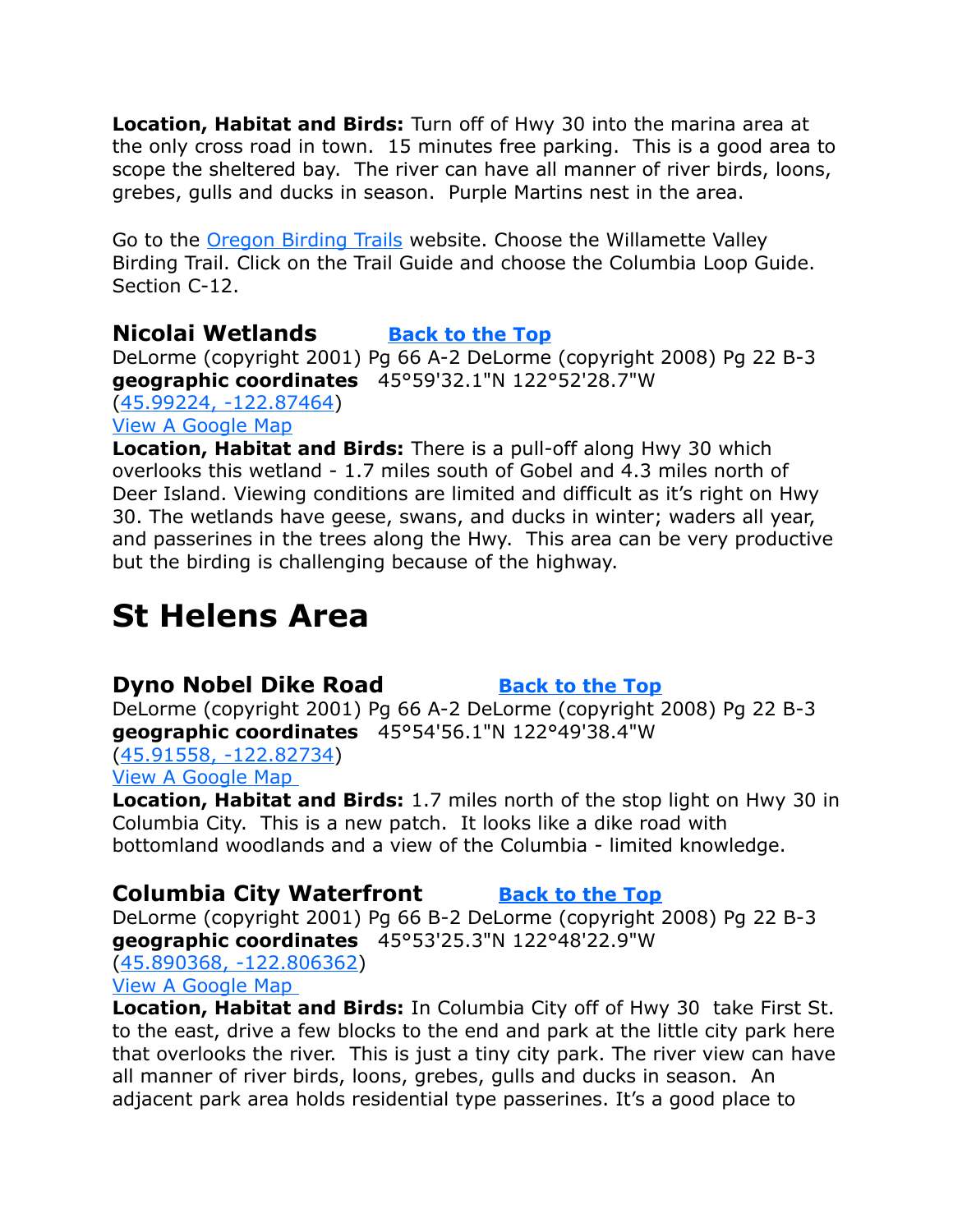scan the Columbia.

# <span id="page-8-2"></span>**Dalton Lake Trail** (OBT) **[Back to the Top](#page-0-0)**

DeLorme (copyright 2001) Pg 66 B-2 DeLorme (copyright 2008) Pg 22 B-3 **geographic coordinates** 45°52'27.7"N 122°48'45.4"W

[\(45.874365, -122.812598\)](https://www.google.com/maps/place/45%C2%B052) [View A Google Map](http://maps.google.com/maps/ms?hl=en&ie=UTF8&msa=0&ll=45.939691,-122.865601&spn=1.545179,4.221497&z=9&msid=108036481085398338899.00046daeaf3672eff0e1a) 

**Location, Habitat and Birds:** At the north end of St Helens there is a stop light intersection. Deer Island Rd goes to the east and Liberty Hill Dr to the west. Take Deer Island Rd and just after crossing the RR tacks turn left onto Oregon St. Drive a short distance to a parking area directly across from the Humane Society animal shelter. A paved trail (which parallels highway 30) heads north for a while. There is a wooded trail that leads down to an impoundment lake. Expect woodland birds, migrants, and the lake can have ducks and grebes. There is a view of the river which can be scanned for all manner of river birds, loons, grebes, gulls and ducks in season. I've only been here once so I don't have a good feel for the possible birds but would not expect it to be much different than many locations with the same habitat. A Clark's Grebe has been reported from here.

# <span id="page-8-1"></span>**Columbia Botanical Gardens** *[Back to the Top](#page-0-0)*

DeLorme (copyright 2001) Pg 66 B-2 DeLorme (copyright 2008) Pg 22 B-3 **geographic coordinates** 45°52'28.5"N 122°48'20.2"W

[\(45.874595, -122.805610\)](https://www.google.com/maps/place/45%C2%B052)

#### [View A Google Map](https://mapsengine.google.com/map/edit?mid=zVl1oTDALjf4.kw7b6x2R_lG4)

**Location, Habitat and Birds:** Go to the [Oregon Birding Trails](http://www.oregonbirdingtrails.org/) website. Choose the Willamette Valley Birding Trail. Click on the Trail Guide and choose the Columbia Loop Guide. Section C-13.

# <span id="page-8-0"></span>**Grey Cliffs Waterfront Park [Back to the Top](#page-0-0)**

DeLorme (copyright 2001) Pg 66 B-2 DeLorme (copyright 2008) Pg 22 B-3 **geographic coordinates** 45°52'05.4"N 122°47'55.7"W

#### [\(45.86816, -122.7988\)](https://www.google.com/maps/place/45%C2%B052) [View A Google Map](https://mapsengine.google.com/map/edit?mid=zVl1oTDALjf4.kw7b6x2R_lG4)

**Location, Habitat and Birds:** At the end of the St. Helens Marina in Old Town. Turn west on to Columbia Blvd off of Hwy 30 and go 1.3 miles to St. Helens St., turn left down to the marinas and park at the parking lot at the end of the road. The river view can have all manner of river birds, loons, grebes, gulls and ducks in season. Bald Eagles and Osprey are regular. A few passerines are in the area along the bank and up the cliff in the residential trees. A scan of Sand Island Marine Park can also turn something up. If you drive to the end of Columbia there is a little park. This affords a better view of the south end of Sand Island. Caspian Terns (in spring) and gulls roost on the sand spit here. It's worth the stop.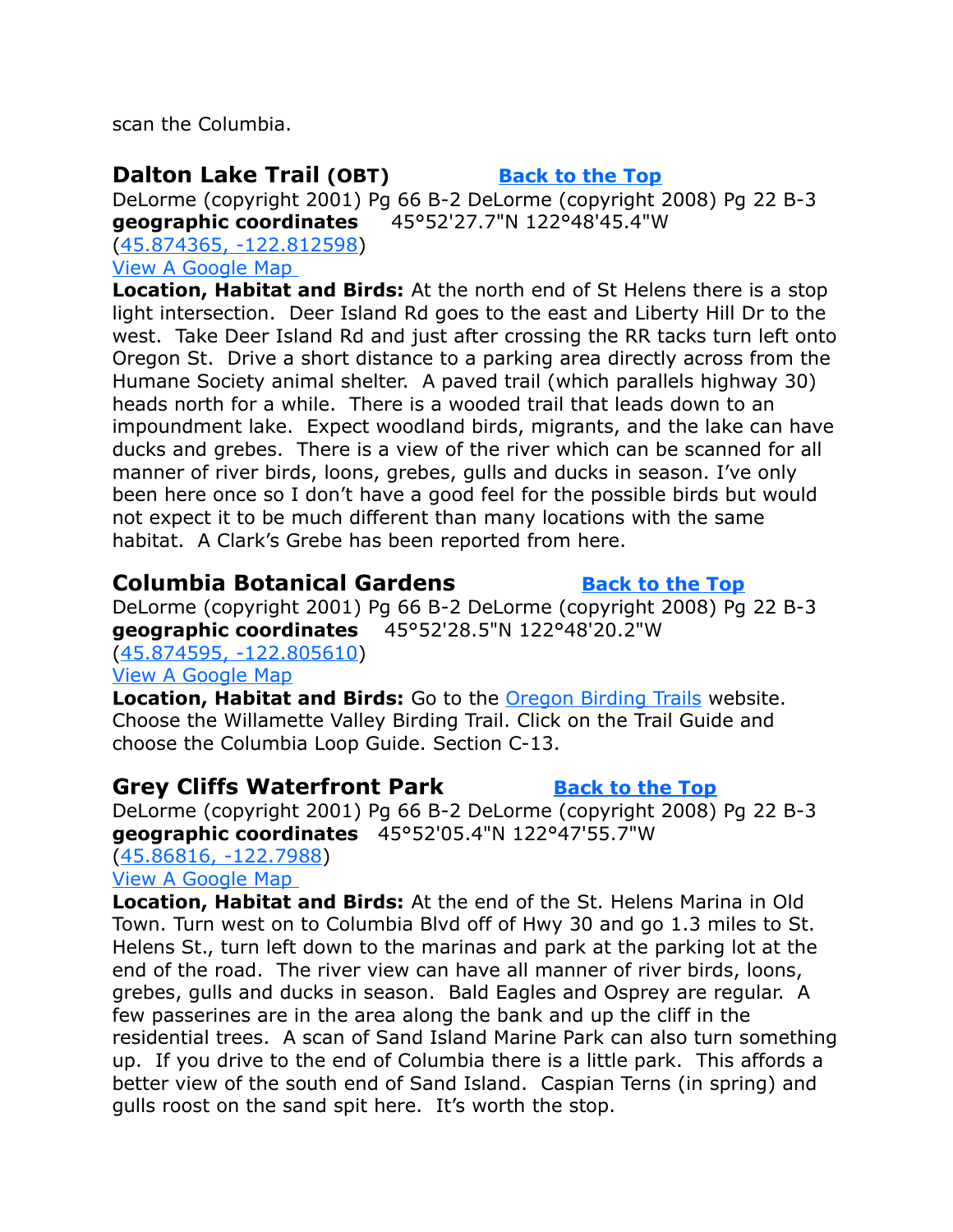# <span id="page-9-2"></span>**Knob Hill Park [Back to the Top](#page-0-0)**

DeLorme (copyright 2001) Pg 66 B-2 DeLorme (copyright 2008) Pg 22 C-3 **geographic coordinates** 45°51'23.3"N 122°47'58.2"W [\(45.856477, -122.799509\)](https://www.google.com/maps/place/45%C2%B051)

[View A Google Map](http://maps.google.com/maps/ms?hl=en&ie=UTF8&msa=0&ll=45.939691,-122.865601&spn=1.545179,4.221497&z=9&msid=108036481085398338899.00046daeaf3672eff0e1a) 

**Location, Habitat and Birds:** Adjacent to the St. Helens WTP. This is a small scrub Oak grove with a walking loop trail. Woodpeckers, Whitebreasted Nuthatch, migrant and breeding passerines can be expected here. A couple of vantage points allow for a scan of the Columbia which can have all manner of river birds; loons, grebes, gulls and ducks in season. Frequently Bald Eagles can be seen soaring past or perched in the area trees.

# <span id="page-9-0"></span>**St. Helens Waste Treatment Plant [Back to the Top](#page-0-0)**

DeLorme (copyright 2001) Pg 66 B-2 DeLorme (copyright 2008) Pg 22 B-3 **geographic coordinates** 45°51'23.4"N 122°47'59.5"W

[\(45.85649, -122.79985\)](https://www.google.com/maps/place/45%C2%B051)

[View A Google Map](http://maps.google.com/maps/ms?hl=en&ie=UTF8&msa=0&ll=45.939691,-122.865601&spn=1.545179,4.221497&z=9&msid=108036481085398338899.00046daeaf3672eff0e1a) 

[eBird Hotspot Checklist For St. Helens Waste Treatment Plant](http://ebird.org/ebird/hotspot/L3649020?yr=all&m=&rank=mrec)

**Location, Habitat and Birds:** In St Helens turn west on to Columbia Blvd off of Hwy 30 and go 1.3 miles to St. Helens St (Old Portland Rd), turn right and go 0.4 miles to  $7<sup>th</sup>$  St., turn left and follow  $7<sup>th</sup>$  for 0.25 miles, past the Armory to Plymouth St. Then turn left down to the St. Helens WTP and Knob Hill Park. The main attraction is the water works ponds for ducks and gulls in winter. Mew Gulls can number in the 100's in winter. The edges of the impounded water can have an irregular shore bird in the rip rap... Rarities include Heerman's Gull and Surf Scoter.

# <span id="page-9-1"></span>**St. Helens McCormick Park [Back to the Top](#page-0-0)**

DeLorme (copyright 2001) Pg 66 B-2 DeLorme (copyright 2008) Pg 22 B-3 **geographic coordinates** 45°51'07.2"N 122°48'57.8"W

[\(45.852005, -122.816046\)](https://www.google.com/maps/place/45%C2%B051)

[View A Google Map](http://maps.google.com/maps/ms?hl=en&ie=UTF8&msa=0&ll=45.939691,-122.865601&spn=1.545179,4.221497&z=9&msid=108036481085398338899.00046daeaf3672eff0e1a) 

[eBird Hotspot Checklist For St. Helens McCormick Park](http://ebird.org/ebird/hotspot/L3649062)

**Location, Habitat and Birds:** From SW St Helens (near Walmart and Safeway) turn east on Gable Road. In 0.6 miles the road curves to the NE and becomes the Old Portland Road. Take this road NE for 0.5 miles and turn left on  $18<sup>th</sup>$  Street. Go 0.1 miles and look for the entrance into the park on your left. Park and explore the large grove of trees to the west. Milton Creek flows through the park so watch for riparian species. This is a top migrant location in the spring. If possible, avoid the weekends because the frisbee golf course is very popular. Warblers, vireos, flycatchers and other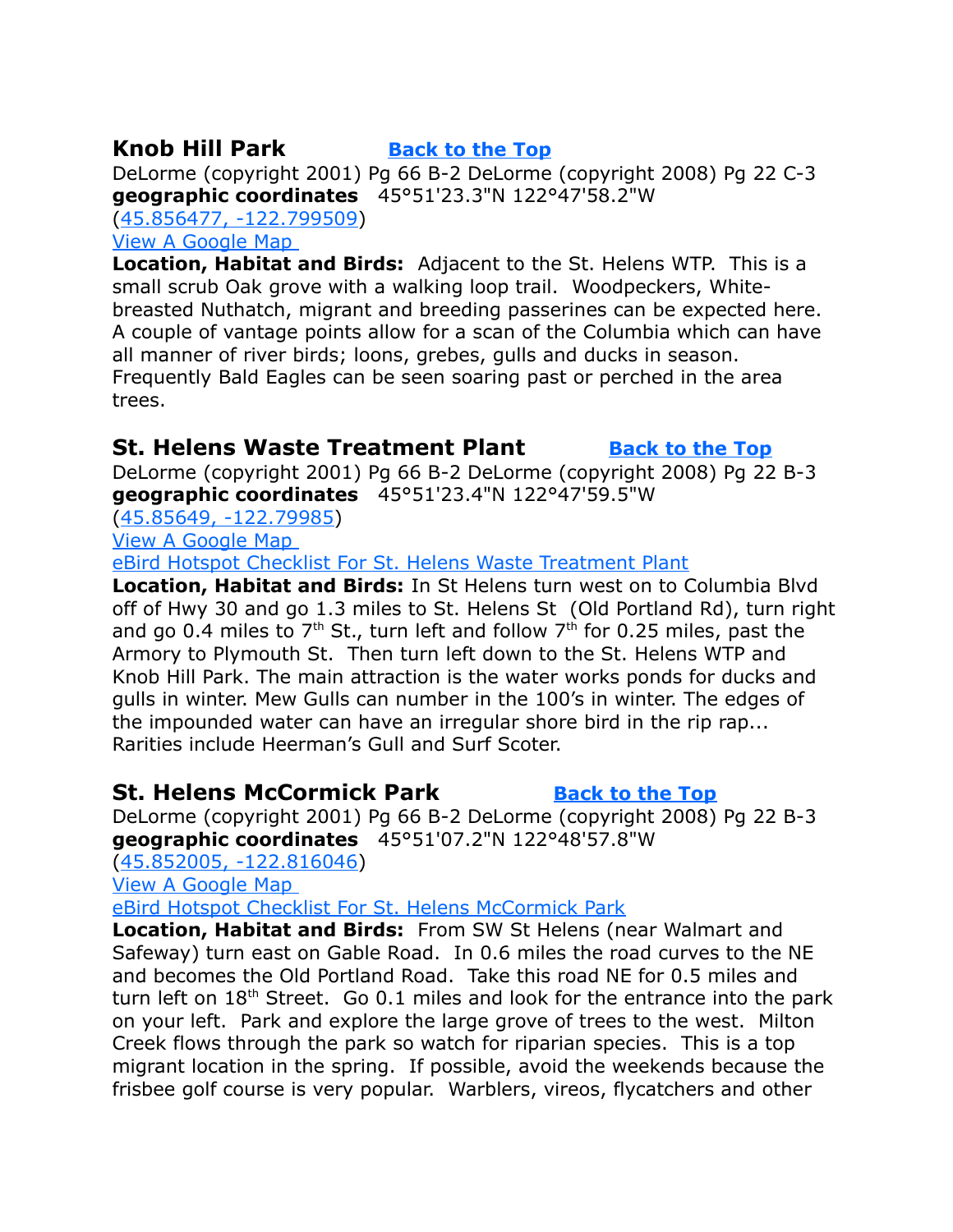migrants can be abundant here in migration.

# <span id="page-10-2"></span>**Scappoose Bay Marine Park Nature Trail [Back to the Top](#page-0-0)**

DeLorme (copyright 2001) Pg 66 B-2 DeLorme (copyright 2008) Pg 22 C-3 **geographic coordinates** 45°49'41.2"N 122°50'16.6"W

[\(45.828123, -122.837938\)](https://www.google.com/maps/place/45%C2%B049) [View A Google Map](https://mapsengine.google.com/map/edit?mid=zVl1oTDALjf4.kdeeelo6h4oM&authuser=0&hl=en) [eBird Hotspot Checklist For Scappoose Bay](http://ebird.org/ebird/hotspot/L2801282?yr=all&m=&rank=mrec)

**Location, Habitat and Birds:** Go to the [Oregon Birding Trails](http://www.oregonbirdingtrails.org/) website. Choose the Willamette Valley Birding Trail. Click on the Trail Guide and choose the Columbia Loop Guide. Section C-14.

**Also Check Out Scappoose Bay Marina (OBT) [Back to the Top](#page-0-0)** DeLorme (copyright 2001) Pg 66 B-2 DeLorme (copyright 2008) Pg 22 C-3 **geographic coordinates** 45°49'39.9"N 122°50'16.2"W

[\(45.827762, -122.837824\)](https://www.google.com/maps/place/45%C2%B049) [View A Google Map](https://mapsengine.google.com/map/edit?mid=zVl1oTDALjf4.kdeeelo6h4oM&authuser=0&hl=en)

**Location, Habitat and Birds:** South of St. Helens, turn east onto Bennett St. and take Old Portland Rd North to the Scappoose Bay Marina. There is a day use fee required. Next to the rest rooms are a set of parking places that allow free 10 minute parking. I confess to stretching this to a half an hour. There is a small paved trail through a Cottonwood gallery woods. There are views of Scappoose Bay which can have all manner of river birds, loons, grebes, gulls and ducks. A Red-necked Grebe has been seen here. Pileated Woodpeckers are regular and for some reason Steller's Jays love this place and to find a dozen or so is common in winter. The Cottonwoods hold Whitebreasted Nuthatches, Brown Creepers, and the usual migrant and breeding passerines.

# <span id="page-10-1"></span>**Scappoose Area**

# <span id="page-10-0"></span>**Santosh Quarry Lake [Back to the Top](#page-0-0)**

DeLorme (copyright 2001) Pg 66 B-2 DeLorme (copyright 2008) Pg 22 C-3 **geographic coordinates** 45°47'13.5"N 122°51'03.7"W

[\(45.787077, -122.851038\)](https://www.google.com/maps/place/45%C2%B047)

[View A Google Map](https://mapsengine.google.com/map/edit?mid=zVl1oTDALjf4.kdeeelo6h4oM&authuser=0&hl=en)

**Location, Habitat and Birds:** This is directly across from the Cal Portland offices on Honeyman Rd just about a mile past the Preserve. Here there is an old quarry that fills with water in winter. The main attraction is the hundreds of Tundra Swans that use it in the winter. Other water fowl can be found as well. There are nice stands of Oak trees along the road in the rural residential area. A walk along the road here can produce both west side Nuthatches, Kinglets, Thrushes, Sparrows, Jays, both Chickadees and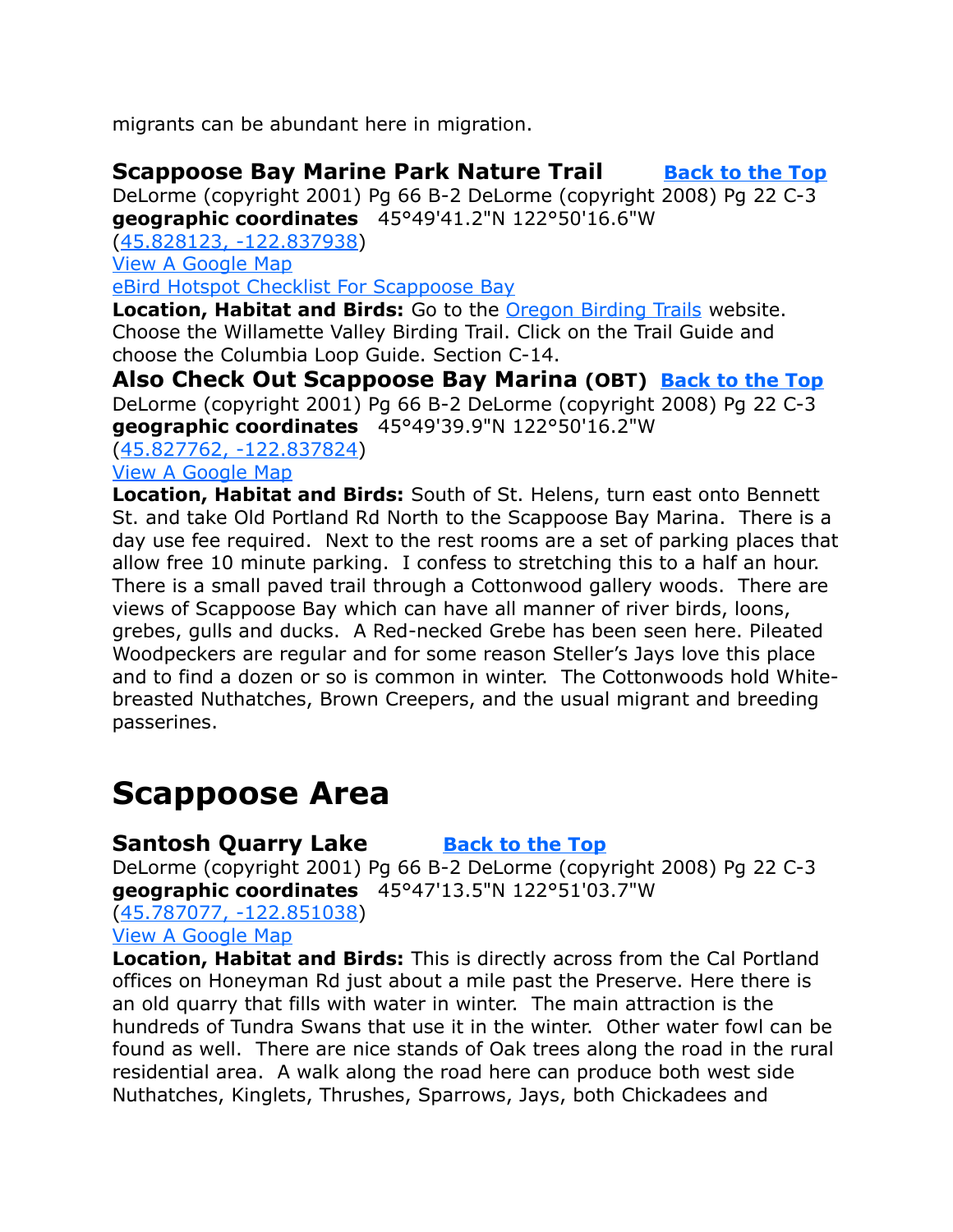Woodpeckers. The site species list is contained in the Scappoose Bottoms list.

# <span id="page-11-1"></span>**Crown Zellerbach Trail – East End (OBT) [Back to the Top](#page-0-0)**

DeLorme (copyright 2001) Pg 66 B-1 DeLorme (copyright 2008) Pg 22 C-3 **geographic coordinates** 45°45'00.1"N 122°50'37.6"W

[\(45.750022, -122.843766\)](https://www.google.com/maps/place/45%C2%B045)

[View A Google Map](https://mapsengine.google.com/map/edit?mid=zVl1oTDALjf4.kdeeelo6h4oM&authuser=0&hl=en)

[eBird Hotspot Checklist For Crown Zellerbach Trail](http://ebird.org/ebird/hotspot/L1323033?yr=all&m=&rank=mrec)

**Location, Habitat and Birds:** A large parking area is another 0.7 miles from the Waste Treatment Plant. Parking is on the east side of the road. The trail can also be accessed from the west end off of W. Lane Road, or in the middle at the end of Miller Rd, which is a road off of Columbia. From the Columbia Avenue parking area, the trail goes both east to the Multnomah Channel and west past some wetlands. The flooded fields and ponds hold ducks, geese and swans. Polygynum bogs host American Bittern, Virginia Rails, and Sora. Raptors cruise the fields and use the trees for roosting; Red-shouldered and Rough-legged Hawks in winter, and Northern Harrier, Red-tails, Bald Eagles and nesting Osprey all occur here. There are good woodpecker habitats along the trail and Piliated are common. At the east end, overlooking the channel, a Great Blue Heron rookery has been established on Sauvie Island (2012-2014), the Osprey have a platform and Purple Martins use the old dock pylons as nesting sites. At the far west end around West Lane Road, there is a stand of Douglas fir that will add a touch of variety for your list. A Brambling was seen along the trail in 2011. Overall this is a very productive couple of miles of trail.

#### **Crown Zellerbach Trail – West End (OBT) [Back to the](#page-0-0) [Top](#page-0-0)**

DeLorme (copyright 2001) Pg 66 B-1 DeLorme (copyright 2008) Pg 22 C-3 **geographic coordinates** 45°45'40.4"N 122°52'12.9"W

### [\(45.761214, -122.870250\)](https://www.google.com/maps/place/45%C2%B045)

#### [View A Google Map](https://mapsengine.google.com/map/edit?mid=zVl1oTDALjf4.kdeeelo6h4oM&authuser=0&hl=en)

**Location, Habitat and Birds:** There are multiple access points along the Scappoose – Vernonia Hwy. Most of the trail is heavily wooded so birding is kind of sparse, but the walk is nice. The lower elevation areas that follow Scappoose Creek are the most productive. No patch list has been generated.

# <span id="page-11-0"></span>**Scappoose Waste Treatment Pond and Kessi Pond**

### **[Back to the Top](#page-0-0)**

DeLorme (copyright 2001) Pg 66 B-1 DeLorme (copyright 2008) Pg 22 D-3 **geographic coordinates** 45°45'07.7"N 122°51'23.1"W [\(45.752134, -122.856424\)](https://www.google.com/maps/place/45%C2%B045) [View A Google Map](https://mapsengine.google.com/map/edit?mid=zVl1oTDALjf4.kdeeelo6h4oM&authuser=0&hl=en)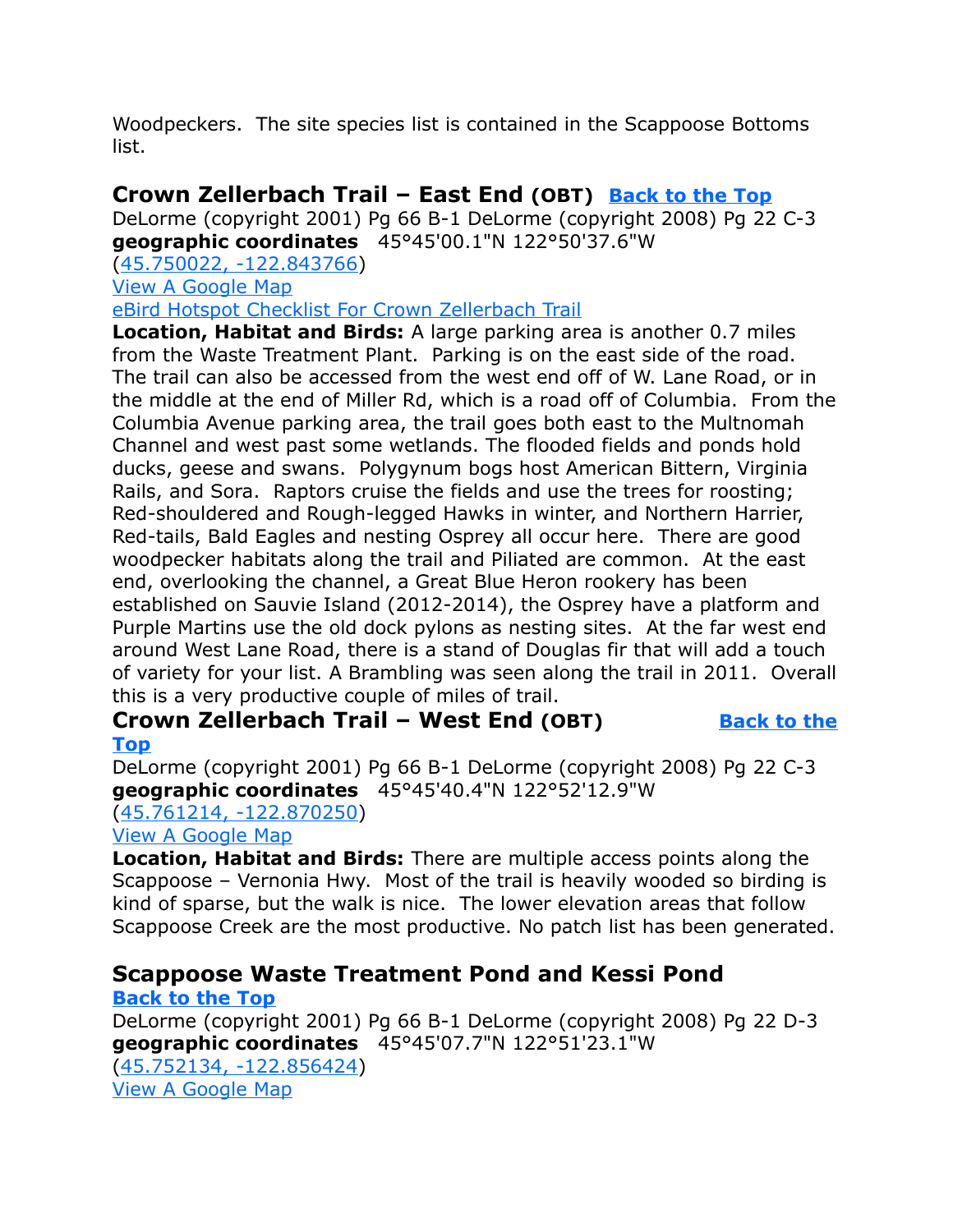[eBird Hotspot Checklist for Scappoose Waste Treatment Pond and Kessi Pond](http://ebird.org/ebird/hotspot/L2433242?yr=all&m=&rank=mrec) **Location, Habitat and Birds:** A parking area is located next to a pretty useless observation platform 1.0 miles east of Hwy 30 on Columbia Ave. The pond to the north is marshier than Kessi pond to the south. It tends to hold a different set of birds. This area is good for ducks, geese and swans in the winter, and Green Herons are regular in the spring. Rarities include Black Pheobe and American Tree Sparrow. The area is pretty good for migrant and breeding passerines in the willows and cottonwoods along the road. The cottonwoods have hosted most of the woodpeckers. Kessi pond is getting harder to scan as vegetation grows in along the road. Great Horned Owls have nested in the woods to the north.

### <span id="page-12-0"></span>**Scappoose Bottoms Honeyman Road [Back to the Top](#page-0-0)**

DeLorme (copyright 2001) Pg 66 B-2 DeLorme (copyright 2008) Pg 22 C-3 **geographic coordinates** 45°46'29.6"N 122°52'05.7"W

[\(45.774876, -122.868255\)](https://www.google.com/maps/place/45%C2%B046)

[eBird Hotspot Checklist for Scappoose Bottoms](http://ebird.org/ebird/hotspots)

**Location, Habitat and Birds:** Location/Directions: The loop starts at the Dike Rd intersection right next to the Crown Z trail, 1.7 miles from Hwy 30 where it is Columbia Avenue. [Here is a map](http://goo.gl/maps/qzJYU) of the area with suggested stops. Honeyman is 7.5 miles long from Dike Rd (zero your odometer) to when it intersects with W Lane Rd. It is mainly agricultural land managed for cattle. The last 1.4 miles is up out of the bottoms and into a rural residential area described in site #5 below. There are numerous places to pull off the road and all are worth the stop to scan the fields and scrub plantations for raptors, herons, egrets and ducks. Sparrows can be thick and a special stop should be made  $1.4 - 1.5$  miles past Dike Rd. There is a small pullout on the west side of the road just past the line of tall Cottonwoods. These trees and the field to the east can be very productive. Especially in winter for sparrows where you can easily pick up all regular wintering sparrows including White-throated. Scan all of the visible tree tops for raptors, eagles, and falcons. Continuing on the road north there are all manner of opportunities to pull over and search the road sides for sparrows, scan for raptors and ducks in the flooded fields and sloughs. Traffic is typically light so stopping on the road is usually safe. At 3.6 miles past Dike road there is another place to pull over on the west, just past the Ellis' ponded slough. There are usually ducks on the pond in winter and the willow thickets to the south are productive in migration. The fields should be scanned for geese, ducks and waders. At 3.9 miles at the 90 degree property line curve is a great place to pull out. Scanning the fence posts and trees in this area usually produces a Rough-legged Hawk in the winter. Short eared owls have been reported here as well and Northern Shrikes have turned up now and then in winter. The Ellis' manure sprinkler draws large concentrations of gulls, but it is usually pretty far from the road but not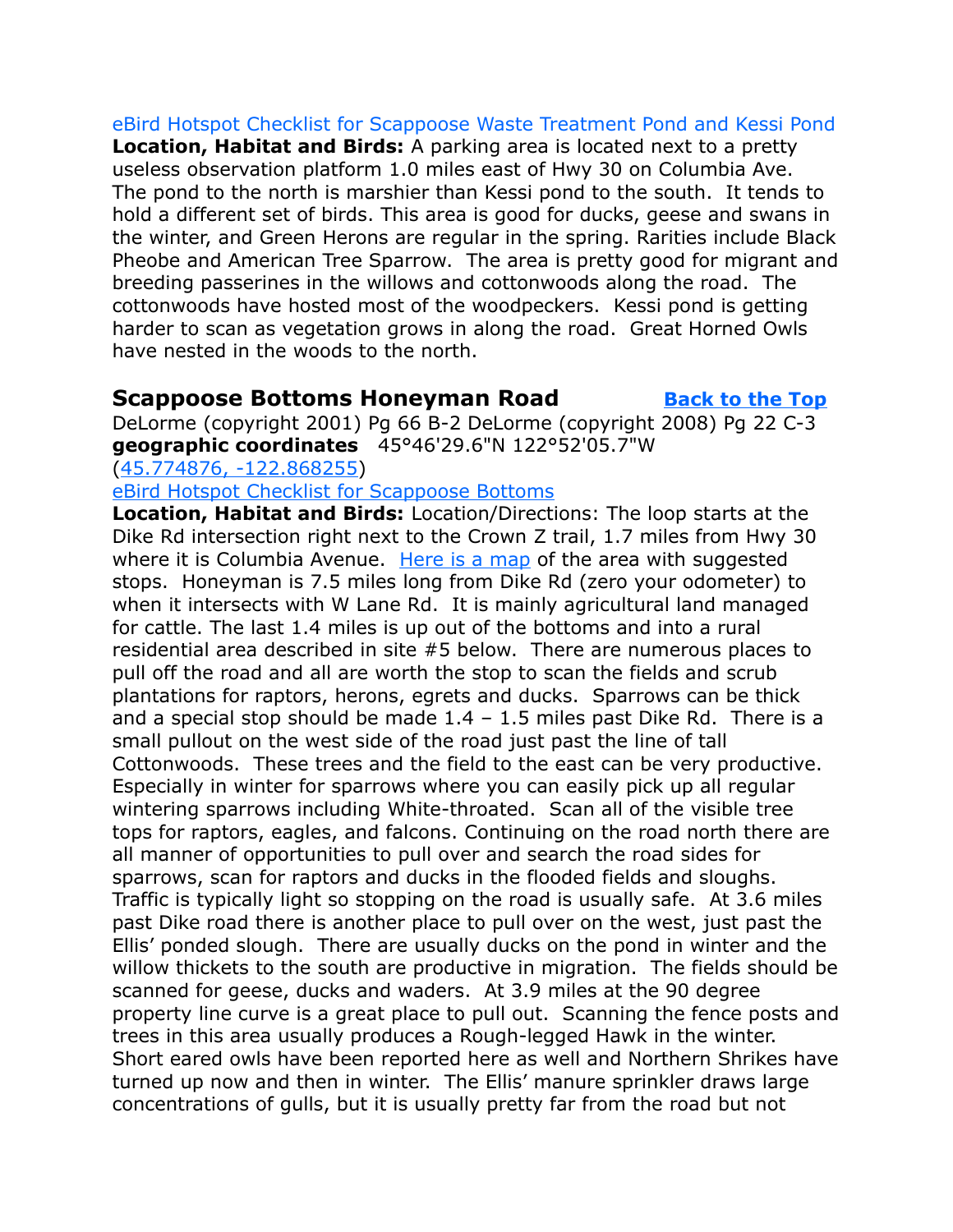always. A Glaucous Gull was reported from this area. The rest of the road is about the same; ponds, sloughs, and road side kack. At mile 4.9 there is another little pull off on the north and across the road is a stand of Garry Oaks. Who knows what can turn up here? I keep hoping for Acorn Woodpeckers. Note needs to be made of the Cal Portland Wildlife Preserve which is just another 1000 ft up the road. I personally do not know what this place holds as permission is required to enter and the office is always closed on the weekends. Maybe one could call ahead of time. Go to the [Oregon Birding Trails](http://www.oregonbirdingtrails.org/) website. Choose the Willamette Valley Birding Trail. Click on the Trail Guide and choose the Columbia Loop Guide. Section C-15.

#### <span id="page-13-0"></span>**Sauvie Island [Back to the Top](#page-0-0)**

(CHECK YOUR MAP. ONLY THE VERY NORTH END OF THE ISLAND IS IN COLUMBIA COUNTY) DeLorme (copyright 2001) Pg 66 C-2 DeLorme (copyright 2008) Pg 22 D-4 **geographic coordinates Sauvie Island Bridge** 45°37'36.0"N 122°49'06.0"W

[\(45.626661, -122.818332](https://www.google.com/maps/place/45%C2%B037)) [View A Google Map](http://maps.google.com/maps/ms?hl=en&ie=UTF8&msa=0&ll=45.626764,-122.817535&spn=0.194237,0.527687&z=12&msid=108036481085398338899.00046dafaa1c9d8d45cab)

[eBird Hotspot Checklist for Sauvie Island](http://ebird.org/ebird/hotspot/L712038)

So below are links to the other nine eBird Hotspots for Sauvie Island in Columbia County, listed in descending species count order.

[Sauvie Island--Rentenaar Rd.](http://ebird.org/ebird/hotspot/L279044?yr=all&m=&rank=mrec) [Sauvie Island--Reeder Rd. Observation Shelter](http://ebird.org/ebird/hotspot/L831977?yr=all&m=&rank=mrec) [Sauvie Island--Oak Island \(Columbia Co.\)](http://ebird.org/ebird/hotspot/L754096?yr=all&m=&rank=mrec) [Sauvie Island--Sturgeon Lake \(NE side\)](http://ebird.org/ebird/hotspot/L971705?yr=all&m=&rank=mrec) [Sauvie Island--Willow Bar \(Columbia Co.\)](http://ebird.org/ebird/hotspot/L2467678?yr=all&m=&rank=mrec) [Sauvie Island--The Narrows](http://ebird.org/ebird/hotspot/L986099?yr=all&m=&rank=mrec) [Sauvie Island--Steelman Lake](http://ebird.org/ebird/hotspot/L2324374?yr=all&m=&rank=mrec) [Sauvie Island--The Wash](http://ebird.org/ebird/hotspot/L991206?yr=all&m=&rank=mrec) [Racetrack Lake](http://ebird.org/ebird/hotspot/L1757223?yr=all&m=&rank=mrec)

[Sauvie Island Website](http://sauvieisland.org/)

**Location, Habitat and Birds:** Go to the [Oregon Birding Trails](http://www.oregonbirdingtrails.org/) website. Choose the Willamette Valley Birding Trail. Click on the Trail Guide and choose the Columbia Loop Guide. Sections C-16 through 18.

[\(Map of S.I. Sites Listed\)](http://goo.gl/maps/yhOiW) Undoubtedly, Sauvie Island is the crown jewel of Columbia County. Anybody looking to build a substantial County list will want to allocate a large portion of their time birding on Sauvie Island. Only the north end of the Island is within Columbia County, but it is, arguably, the most productive. Most of it is in the **ODFW Wildlife Management Area** but there are a few parcels of private land. There are three access points: Sauvie Island Rd on the west, Oak Island Rd. in the middle, and Reeder Rd on the east. Some, but not all areas require an ODFW Parking Permit.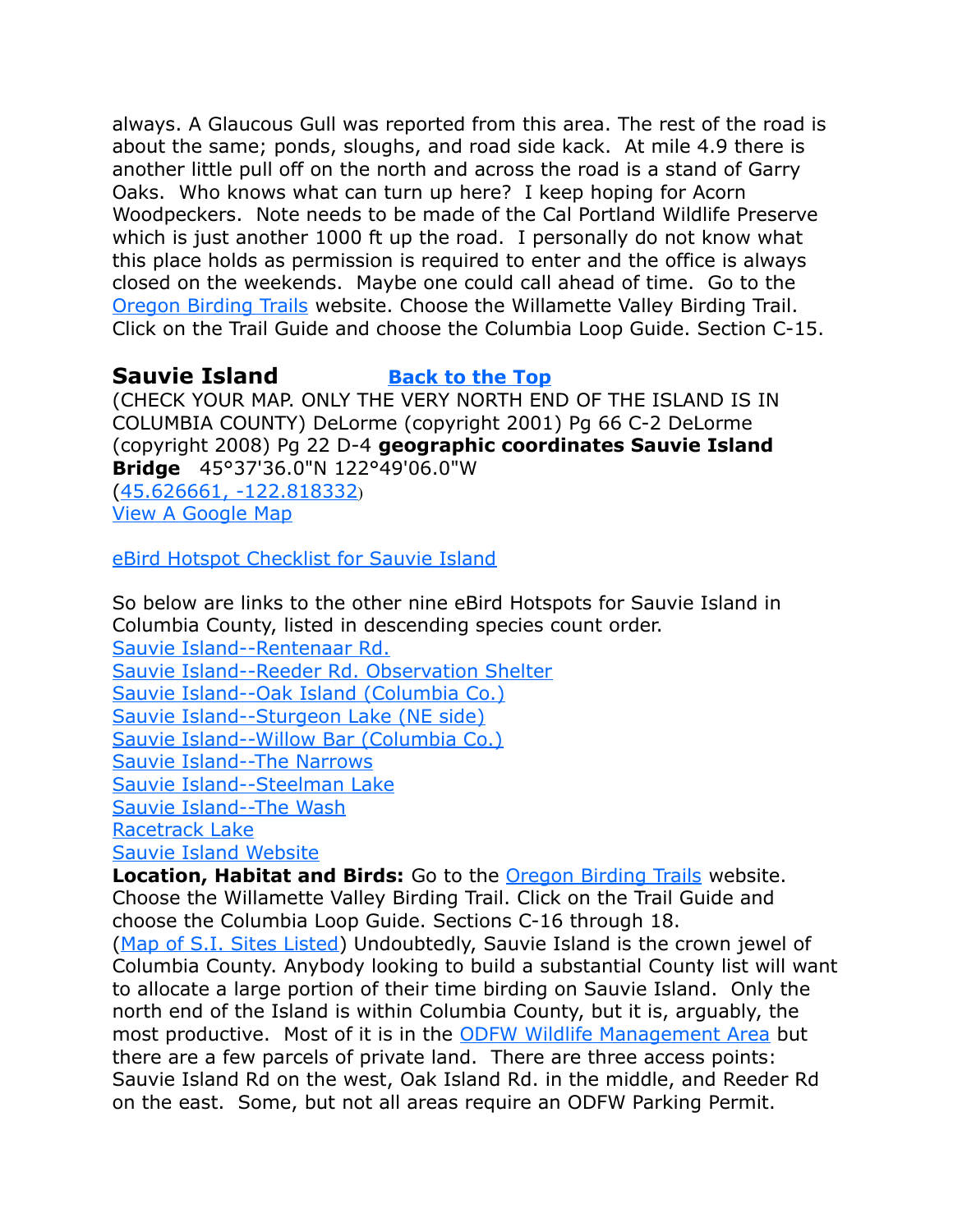These areas are well marked. Permits can be purchased at [ODFW License](http://www.dfw.state.or.us/resources/licenses_regs/docs/Active_Agents.pdf)  [Agents](http://www.dfw.state.or.us/resources/licenses_regs/docs/Active_Agents.pdf) (pdf), at [ODFW offices that sell licenses](http://www.dfw.state.or.us/resources/licenses_regs/odfw_offices.asp) and [online.](http://www.dfw.state.or.us/online_license_sales/index.asp) Some of the establishments on the Island are ODFW License Agents. Permits are good for any ODFW managed areas in the state, such as Summer Lake in Lake County. Some of the areas on the Island are closed to the general public from Oct 1 through April 30. To access these areas during closure you will need a valid hunting license and a hunting permit. However, you don't have to have a gun, a retriever and a set of decoys to access these areas. **Note:** If you're a county ticking, ABA rule abiding lister you may want to closely check just where the county line is. I'm not sure that any of the bodies of water that have free flow with Sturgeon Lake in this area are designated as lying in Columbia County. It's possible they are in Multnomah County and that Columbia County starts at the shoreline. It depends on which map you consult. For the purposes of this guide it is assumed that the County line cuts a straight line across Sturgeon Lake.

#### Sauvie Island - Steelman Rd

Location/Directions:  $(45.73494, -122.84218)$  Starts at the end of Sauvie Island Rd where it turns to gravel. Closed Oct  $1<sup>st</sup>$  to April 30<sup>th</sup> Habitat and Birds: There are little lakes and a view of the Multnomah Channel. This provides varied habitats on the drive out to The Wash: Ash Swales, Gallery Cottonwoods and open fields. Shorebirds can be found on some of the shallow lake edges during migration. The area is good for migrant and breeding passerines and raptors.

#### Sauvie Island - The Wash

Location/Directions:  $(45.743292, -122.815395)$  Closed Oct 1<sup>st</sup> to April 30<sup>th</sup> Off of Steelman Rd look for the sign to the Wash. Drive this road to the end and park at the Gilbert River public fishing dock. A foot trail heading west out of the parking area leads to the Wash which is where the Gilbert River empties into Sturgeon Lake.

Habitat and Birds: Shorebirds in migration on the exposed mud edges of the lake, Pelicans, ducks, and gulls out on the lake. The Ash swales are good for migrant and breeding passerines. The puddle lake along the access road can be good for shorebirds and waders as well. The ash swales in the area are good for migrant and breeding passerines.

#### Sauvie Island – Oak Island Nature Trail (OBT)

Location/Directions:  $(45.719357, -122.815791)$  Closed Oct 1<sup>st</sup> to April 30<sup>th.</sup> Parking Permit required. Accessed from the end of Oak Island Rd. Follow the gravel road after the pavement ends and stay parallel to the dike. There is a parking area at the trail head. Columbia County starts somewhere north of the first Oak grove you pass through.

Habitat and Birds: This is a 3 mile loop trail with views of Sturgeon Lake.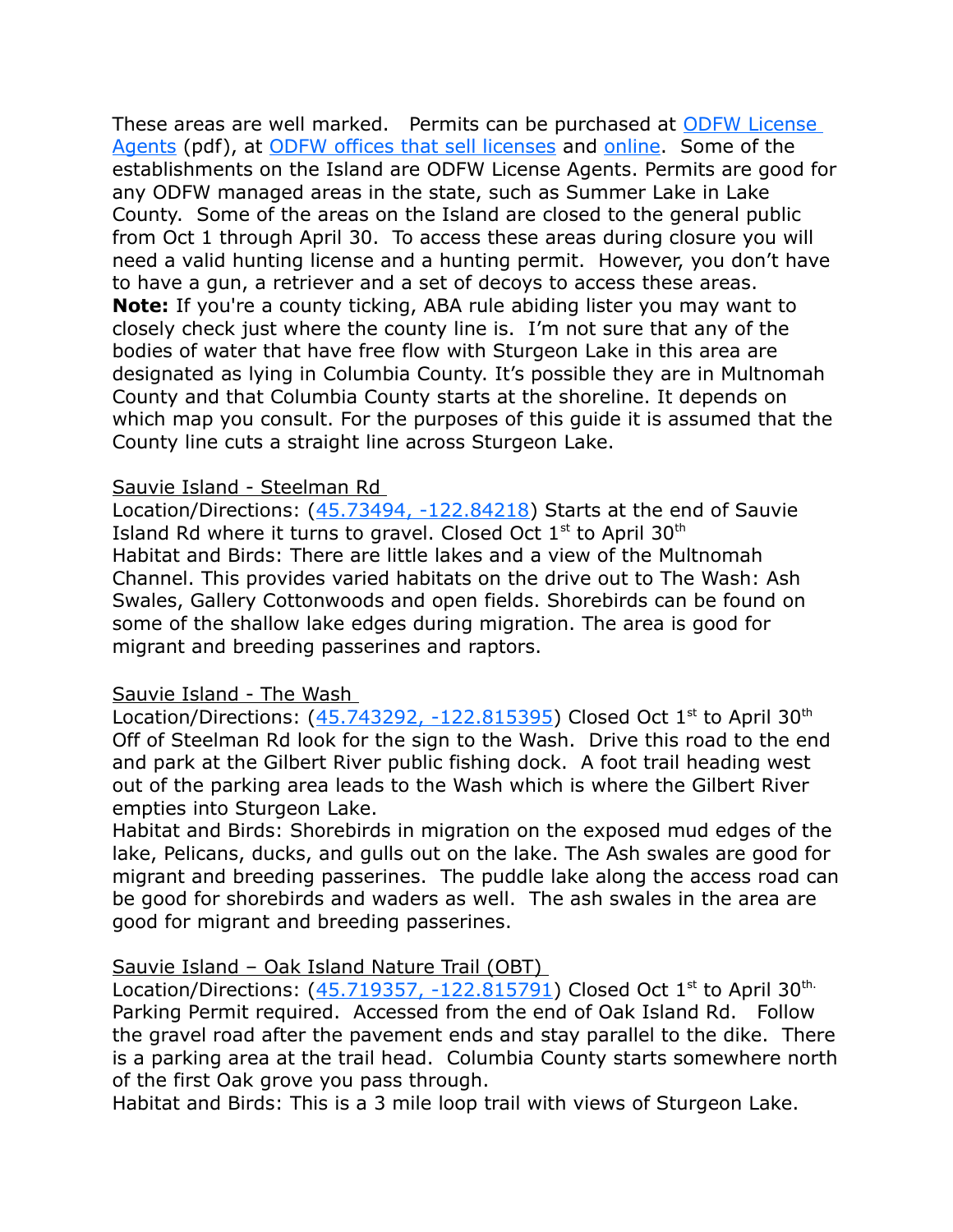There is great migrant and breeding passerine habitat in remnant Oak Savanna. Bullock's Orioles nest here every year. There are a couple of places where Sturgeon Lake can be scanned. There are nice willow thickets along the edge of Sturgeon Lake. The north section of the trail overlooks a broad expanse of open country. There are also large tracts of wildlife managed grasslands that harbor nesting Savannah Sparrows and possible Vesper Sparrow habitat. There is a large lake, Wagon Wheel Hole, which can have water fowl on it depending on the time of the year. Rarities include Bonapart's, Franklin's and Sabine's Gulls on Sturgeon Lake.

#### Sauvie Island – Willow Bar

Location/Directions: [\(45.72900, -122.77256\)](https://www.google.com/maps/place/45%C2%B043) Open year round, Parking Permit required. After just passing the County Line (marked) there is a gravel road that heads east off of Reeder Rd. You can opt to park at the entrance or drive the length of the road to a parking area at the Columbia River's edge. When open, driving is permitted along a jeep track that heads north up the beach.

Habitat and Birds: Cottonwood gallery woods and a trail along the beach to the north. The woodland trail up off of the beach is the most productive after scanning the river. The river view can have all manner of river birds, loons, grebes, gulls and ducks in season. The area is good for woodpeckers and sparrows. A secluded pond can hold Hooded Mergansers, Wood Ducks and waders. There are lots of fly-over birds crossing the Columbia to and from Ridgefield NWR – Swans and Snow Geese are regular in winter. The best way to cover the area is to park at the entrance next to Reeder Rd and walk the short road to the river, walk the jeep track to the north scanning the river, then move inland to the woodland trail and walk back to the road. Also, just across the street from the entrance there is a hunter's path cut through the blackberries that affords a scope view of Gay Lake. Here you can find the same birds as listed below at the Observation Platform.

#### Sauvie Island –Observation Platform

Location/Directions: [\(45.73253, -122.77386\)](https://www.google.com/maps/place/45%C2%B043) Open year round, Parking Permit required. The platform is well marked and just a little north of Willow Bar. It has a large parking area on the west side of Reeder Rd. It has a portable restroom facility here as well.

Habitat and Birds: Wetland/seasonal overlook of Gay Lake. This spot is mainly good for Ducks, Geese, and raptors. Winter hunt days can drastically reduce the return in effort here. Up to 5000 Snow Geese can be seen at times. There is a decent chance for Rudy Ducks, Canvasbacks and more rarely, Redheads as well as the regular pantheon including Tundra, and the occasional Trumpeter Swan. Dusky Canada Geese favor this area as well. The occasional American Bittern can be seen moving through the marsh. Soras and Virginia Rails can be heard (rarely seen) as spring approaches.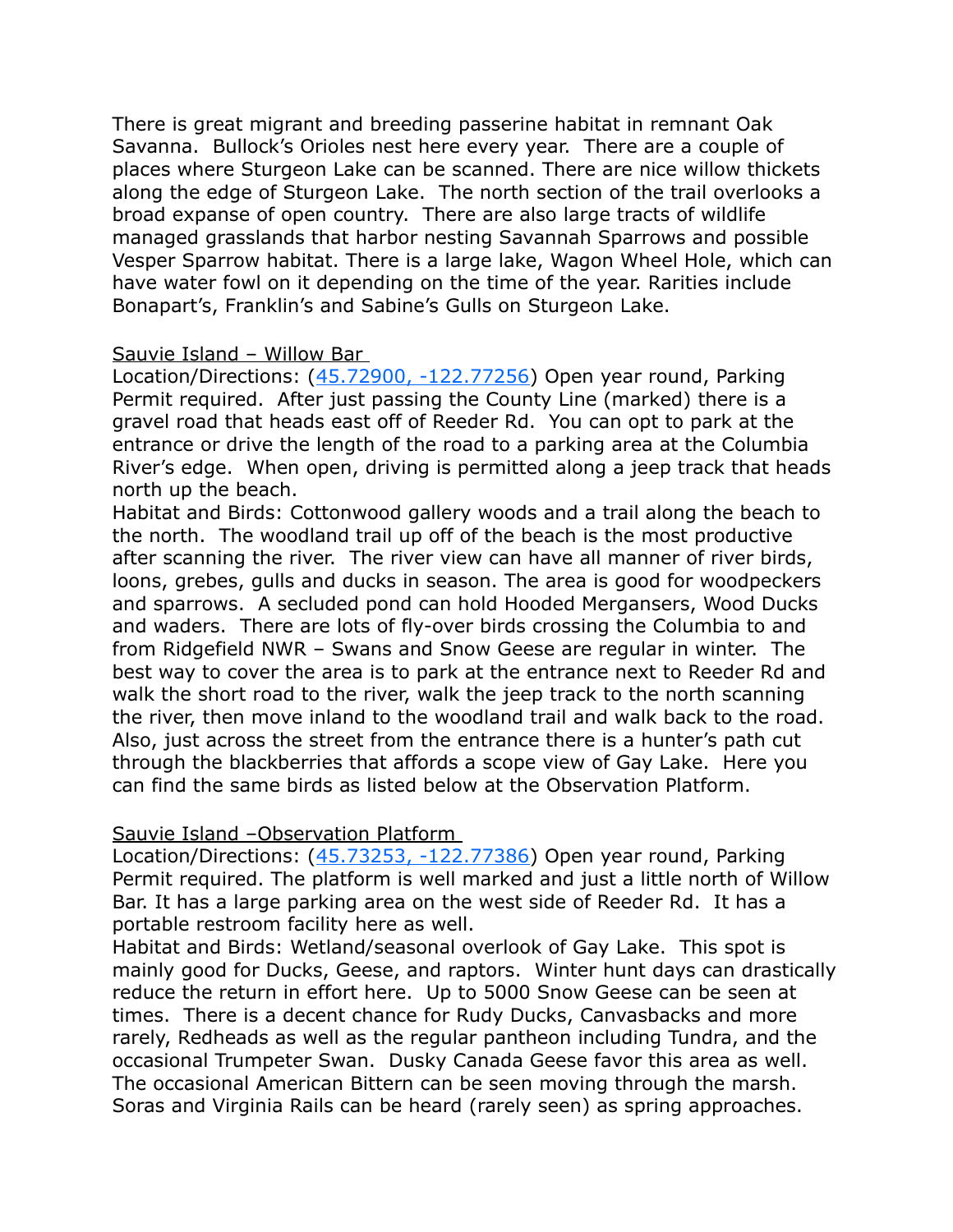There are lots of raptors in the tree tops with an occasional Peregrine Falcon. Shorebirds can also be found on the lake edges in migration.

#### Sauvie Island – Racetrack Lake

Location/Directions: Closed Oct  $1<sup>st</sup>$  to April 30<sup>th.</sup> Walk in access only either from the Stuzer Unit parking area (Parking Permit required) or from the end of Rentenaar Rd. [\(45.757366, -122.787831\)](https://www.google.com/maps/place/45%C2%B045)

Habitat and Birds: This area is basically a seasonal wetland sump surrounded by scattered wood lots on the higher ground. Productivity greatly depends on water levels which are affected both by rainfall and sluice gate management. Shore birds in migration are the main attraction here. It can have large concentrations of Great Egrets at times.

#### Sauvie Island – Rentenaar Rd

Location/Directions:  $(45.75769, -122.77083)$  Open year round to the top of the dike. The road begins approximately 2.0 miles from County line. Look for the white hunter check station. The road runs west from Reeder Rd. Habitat and Birds: This road is mostly lined with blackberry kack. There is a new scrape lake. There are a couple of small woodlots and a marsh. This is a Sparrow haven in winter. Near the end of the road there are seasonal lakes that will have large concentrations of water fowl. Winter hunt days can drastically reduce the return in effort here. Wetlands and seasonal lake edges harbor migrant shore birds. It's always worth the effort to spend some time on the top of the dike to scan the open fields, tree tops, and arms of Sturgeon Lake that lie beyond. Rarities include Bobolink, Clay-colored, Swamp and Harris's Sparrows, Say's Pheobe.

#### Sauvie Island – Rentenaar Point

Location/Directions:  $(45.75144, -122.79789)$  Closed Oct 1<sup>st</sup> to April 30<sup>th</sup>. Walk-in access only on a set of informal foot treads and cow trails. Habitat and Birds: Views of Sturgeon Lake at the point and associated birds. You'll find shorebirds in migration on the lake edges. The area is good for migrant and breeding passerines as well in the Ash swales and willow thickets on the walk out to the point.

#### Sauvie Island – Walton Beach

Location/Directions: [\(45.77227, -122.77338\)](https://www.google.com/maps/place/45%C2%B046) Open year round, Parking Permit required. Access is about 0.7 miles north of Rentenaar Rd. There are multiple access points with stairs leading up over the dike. There are portable restroom facilities here as well.

Habitat and Birds: Along the north end of the open strand is the only place in the county that I've seen Horned Larks. The river view can have all manner of river birds, loons, grebes, gulls and ducks in season... 2014 update: the dike has been brutally cleared of brush and most pockets of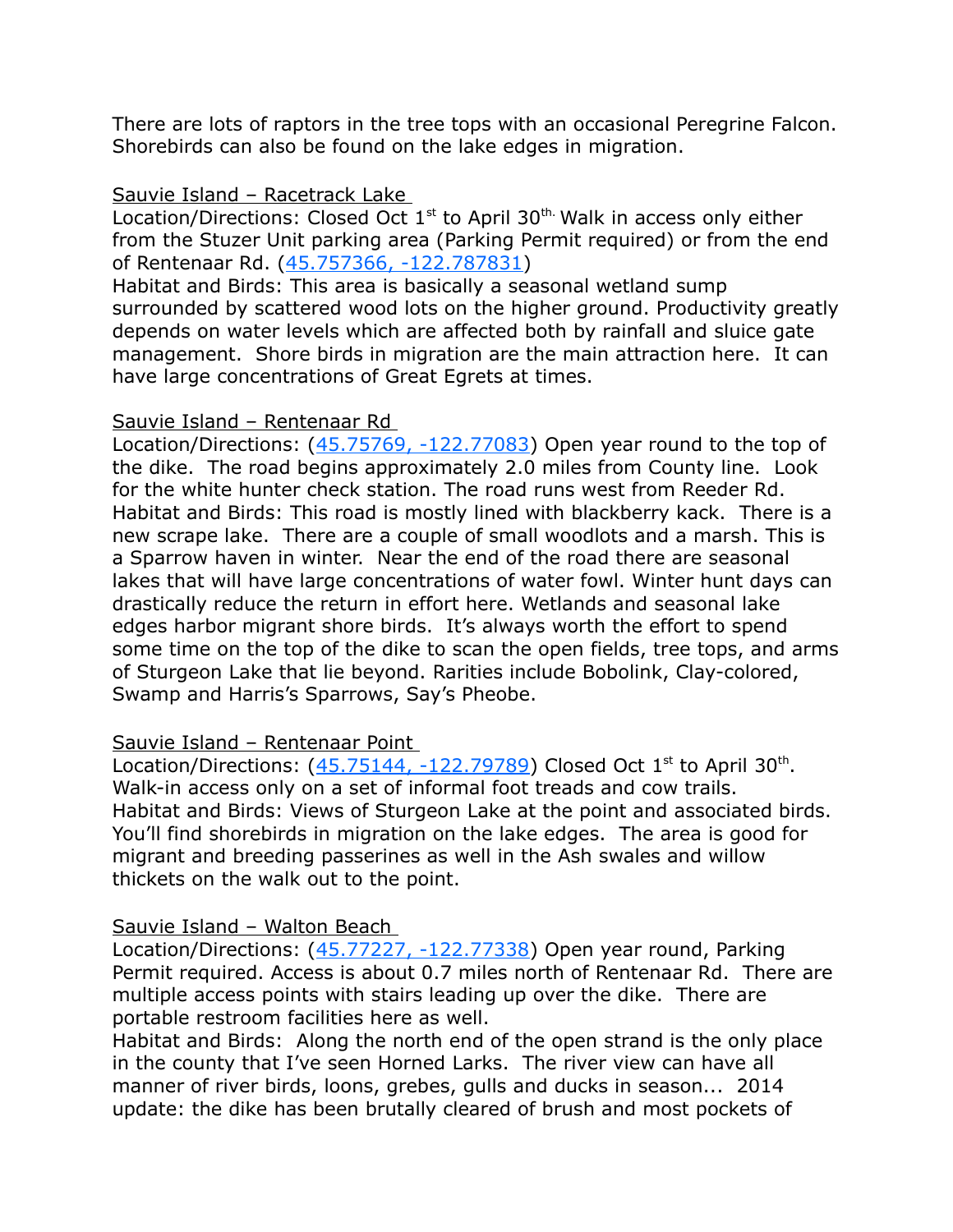habitat have been removed or disturbed by cat tracks.

### Sauvie Island – Collin's Beach

Location/Directions: [\(45.78850, -122.78681\)](https://www.google.com/maps/place/45%C2%B047) Open year round, Parking Permit required. There are multiple access points with trails leading through the woodlands bordering the beach. Parking areas start just after Reeder road turns to gravel. There are portable restroom facilities here as well. Habitat and Birds: Cottonwood gallery and willow thickets, open beach with a river view that can have all manner of river birds, loons, grebes, gulls and ducks in season. Great Horned Owls have nested in the Cottonwoods; Bald Eagles use them as perches, and are pretty good for woodpeckers and migrant and breeding passerines.

Sauvie Island – Gilbert Boat Ramp

Location/Directions: [\(45.79172, -122.79861\)](https://www.google.com/maps/place/45%C2%B047) Access road is at the north end of the parking area for Collins Beach. Access road heads west. There is a pit toilet facility here as well.

Habitat and Birds: Channel views with Cormorants, Common Mergansers and Pied-billed Grebes, The view of McNary Lake can have ducks, but not many. There is a small system of fishing trails through the Ash swales and are pretty good for migrant and breeding passerines.

Sauvie Island – Warrior Rock Trail

Location/Directions: [\(45.80878, -122.79778\)](https://www.google.com/maps/place/45%C2%B048) Open year round, Parking Permit required. Parking area is at the end of Reeder Rd. Trail head starts on the beach. It's a 3 mile hike to the lighthouse. 2014 Update: there is work being done on the trail and it is a muddy mess. Best tactic is to walk as far down the beach as you can and then climb the bank to access the trail. Habitat and Birds: Cottonwood gallery, Ash swales and river views. There are a few secluded lakes that can have ducks, shorebirds and waders along the edges. The trail is good for Woodpeckers, White-breasted Nuthatch, and migrant and breeding passerines. The river view can have all manner of river birds, loons, grebes, gulls and ducks in season, rarely a Red-breasted Merganser.

# <span id="page-17-0"></span>**Bonnie Falls [Back to the Top](#page-0-0)**

DeLorme (copyright 2001) Pg 66 B-1 DeLorme (copyright 2008) Pg 22 C-3 **geographic coordinates** 45°48'14.7"N 122°56'14.5"W

[\(45.80407, -122.93736\)](https://www.google.com/maps/place/45%C2%B048)

[View A Google Map](http://maps.google.com/maps/ms?hl=en&ie=UTF8&msa=0&ll=45.939691,-122.865601&spn=1.545179,4.221497&z=9&msid=108036481085398338899.00046daeaf3672eff0e1a) 

**Location, Habitat and Birds:** Location/Directions: 4.1 miles west of Hwy 30 along the Scappoose – Vernonia Hwy. There is a pull off on the south side of the road. There is not much here, but County listers will want to make the stop for the American Dippers that have been seen here (2011 – 2013). Woodland birds are also possible.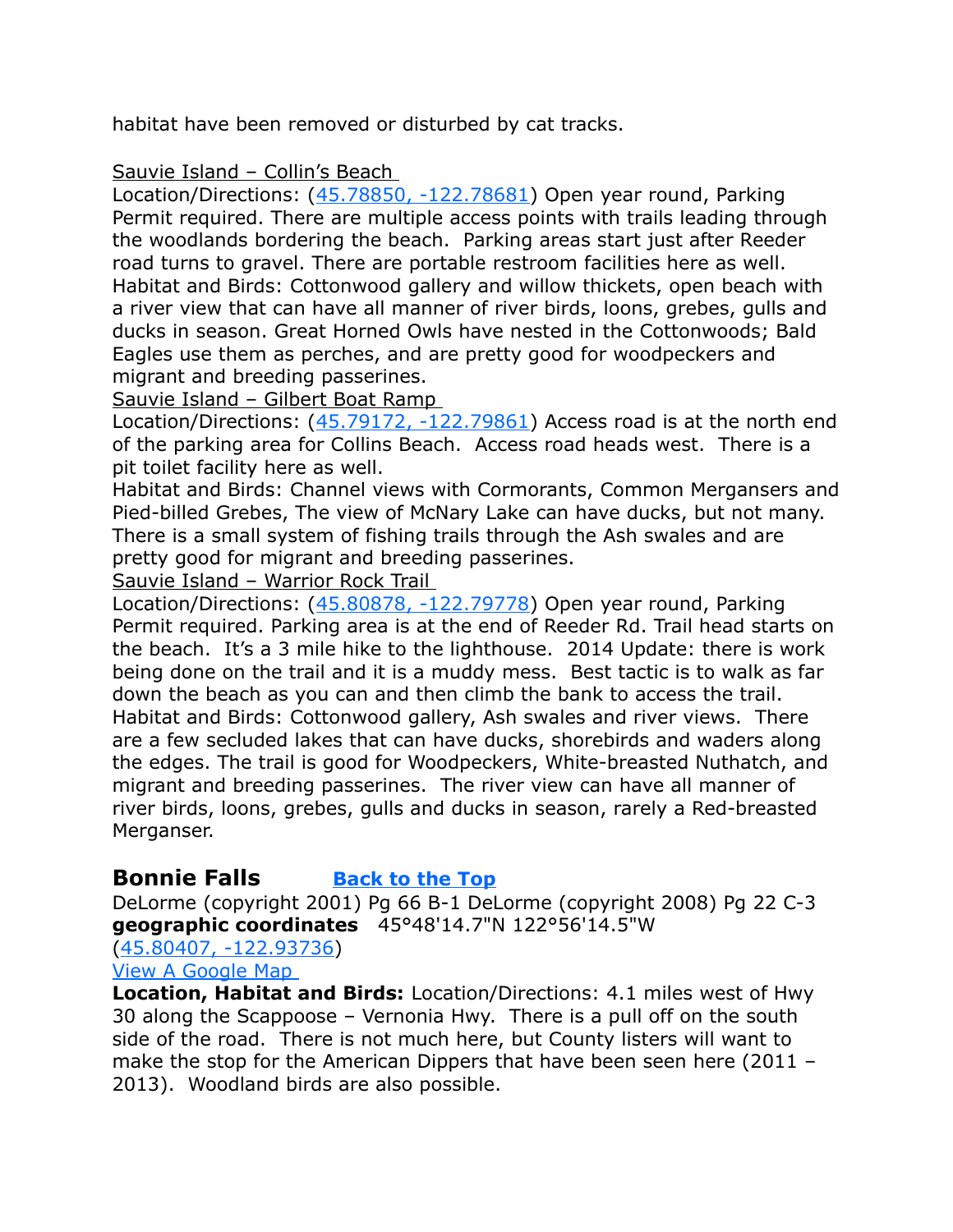# <span id="page-18-4"></span>**Vernonia Area**

# <span id="page-18-1"></span>**Clatskanie Mountain [Back to the Top](#page-0-0)**

<span id="page-18-0"></span>

DeLorme (copyright 2001) Pg 71 D-7 DeLorme (copyright 2008) Pg 18 F-4 **geographic coordinates** 46°02'44.1"N 123°15'08.5"W

[\(46.04559, -123.25235\)](https://www.google.com/maps/place/46%C2%B002) [View A Google Map](https://mapsengine.google.com/map/edit?mid=zVl1oTDALjf4.kjN1XqXD7Dq4) 

**Location, Habitat and Birds:** Go to the [Oregon Birding Trails](http://www.oregonbirdingtrails.org/) website. Choose the Willamette Valley Birding Trail. Click on the Trail Guide and choose the Columbia Loop Guide. Section C-9.

# **[Hwy 47 Clatskanie to Vernonia \(OBT\)](#page-18-0) [Back to the Top](#page-0-0)**

DeLorme (copyright 2001) Pg 66 B-2 DeLorme (copyright 2008) Pg 22 B-4 **geographic coordinates** 46°02'20.0"N 123°14'49.6"W

[\(46.038890, -123.247111\)](https://www.google.com/maps/place/46%C2%B002) [View A Google Map](http://maps.google.com/maps/ms?hl=en&ie=UTF8&msa=0&ll=45.939691,-122.865601&spn=1.545179,4.221497&z=9&msid=108036481085398338899.00046daeaf3672eff0e1a)

**Location, Habitat and Birds:** This road has many forested walk-in opportunities behind gates, and Big Eddy County Park along the Nehalem. Out of Clatskanie, it climbs Clatskanie Mt. into the Coast Range with managed Douglas fir forest lands where higher elevation birds like grouse, Gray Jay, Hermit Warbler and Red Crossbills are possible. Mile post 4 to 8 has the best access. The road then descends down to the Nehalem River. It is 27 miles from Vernonia to Clatskanie.

**Go to the [Oregon Birding Trails](http://www.oregonbirdingtrails.org/) website. Choose the Willamette Valley Birding Trail. Click on the Trail Guide and choose the Columbia Loop Guide. Section C-13.**

# <span id="page-18-3"></span>**Big Eddy County Park [Back to the Top](#page-0-0)**

DeLorme (copyright 2001) Pg 65 A-7 DeLorme (copyright 2008) Pg 21 B-10 **geographic coordinates** 45°55'58.9"N 123°09'44.0"W

[\(45.933016, -123.162221\)](https://www.google.com/maps/place/45%C2%B055) [View A Google Map](http://maps.google.com/maps/ms?hl=en&ie=UTF8&msa=0&ll=45.861803,-122.950058&spn=0.386841,1.055374&z=10&msid=108036481085398338899.00046dae3c72891cd21cf) 

[Big Eddy Park & Campground](http://www.freeguidetonwcamping.com/Oregon_Washington_Main/Oregon/Portland_Area/Big_Eddy_Park.htm)

**Location, Habitat and Birds: Go to the [Oregon Birding Trails](http://www.oregonbirdingtrails.org/) website. Choose the Willamette Valley Birding Trail. Click on the Trail Guide and choose the Columbia Loop Guide. Section C-8.**

# <span id="page-18-2"></span>**Pittsburg Road [Back to the Top](#page-0-0)**

DeLorme (copyright 2001) Pg 65 A-7 DeLorme (copyright 2008) Pg 21 B-10 **geographic coordinates** 45°53'60.0"N 123°08'32.0"W [\(45.89999, -123.14221\)](https://www.google.com/maps/place/45%C2%B053) [View A Google Map](http://maps.google.com/maps/ms?hl=en&ie=UTF8&msa=0&ll=45.939691,-122.865601&spn=1.545179,4.221497&z=9&msid=108036481085398338899.00046daeaf3672eff0e1a)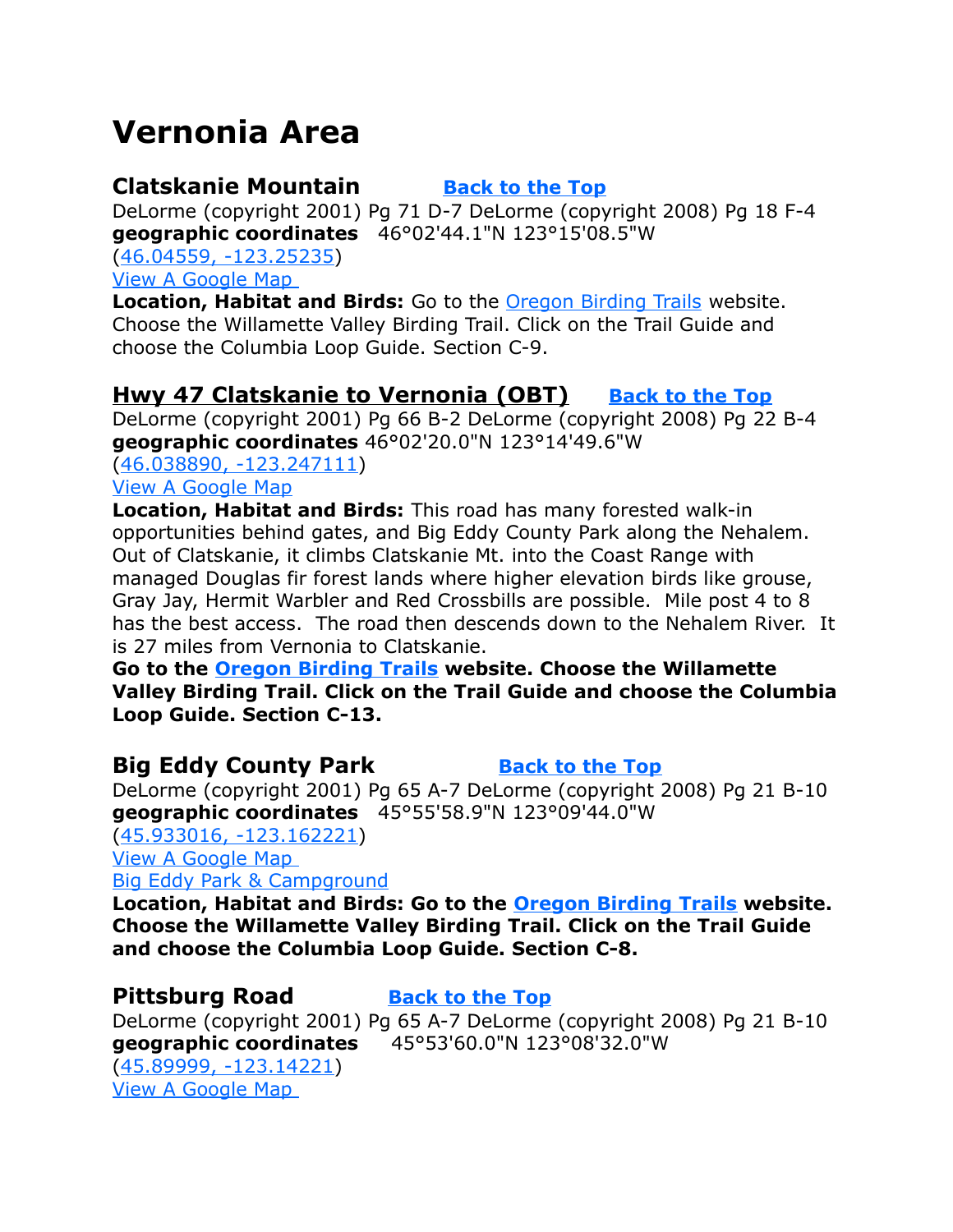**Location, Habitat and Birds:** Location/Directions: 15.8 miles from Scappoose, and 0.1 mile from Hwy 47 on the Scappoose – Vernonia Hwy. From this point to Canaan Rd is 13.2 miles.

**Habitat and Birds:** All but the last mile or so of the road is heavily managed Coast Range Douglas Fir forest in varying stages of harvest. The best strategy is to just get out at promising looking areas. Any place is subject to radical change from year to year. Sooty and Ruffed Grouse, Mountain Quail, Gray Jays, Hermit Warblers, Hutton's Vireos, Band-tailed Pigeons and Western Bluebirds are the highlights. From the junction with Canaan Rd it is 10.7 miles along Pittsburg Rd into St. Helens and 9.6 miles into Deer Island along Canaan Rd.

## <span id="page-19-1"></span>**Canaan Marsh** (PL) **[Back to the Top](#page-0-0)**

DeLorme (copyright 2001) Pg 66 A-1 DeLorme (copyright 2008) Pg 22 B-2 **geographic coordinates** 45°54'23.9"N 122°58'15.4"W

[\(45.906639, -122.970932\)](https://www.google.com/maps/place/45%C2%B054)

#### [View A Google Map](http://maps.google.com/maps/ms?hl=en&ie=UTF8&msa=0&ll=45.939691,-122.865601&spn=1.545179,4.221497&z=9&msid=108036481085398338899.00046daeaf3672eff0e1a)

**Location, Habitat and Birds:** (45.90558, -122.97058) Located along Canaan Road 0.4 miles north of the junction with Pittsburg Rd (see site 5, Pittsburg Rd. above). The marshy area is just past the tree farm. This is an interesting patch of land. Surrounded by Douglas fir forests a small set of creeks flood a small plain for about a quarter mile. It is filled with willows and Hard Hack shrubs. On one recent and brief stop, a dozen Ruby-crowned Kinglets, half a dozen Orange-crowned Warblers, Varied Thrush, Pacific Wrens, Ravens and a few more species were observed. Little is known of this site so please report your findings.

## <span id="page-19-0"></span>**Vernonia Lake [Back to the Top](#page-0-0)**

DeLorme (copyright 2001) Pg 65 B-7 DeLorme (copyright 2008) Pg 65 B-7 **geographic coordinates** 45°51'25.4"N 123°10'28.3"W [\(45.857048, -123.174533\)](https://www.google.com/maps/place/45%C2%B051)

## [eBird Hotspot checklist for Vernonia Lake](http://ebird.org/ebird/hotspots)

#### [View A Google Map](http://maps.google.com/maps/ms?hl=en&ie=UTF8&msa=0&ll=45.861803,-122.950058&spn=0.386841,1.055374&z=10&msid=108036481085398338899.00046dae3c72891cd21cf)

**Location, Habitat and Birds:** Take the Nehalem Hwy (Hwy 47) east through town. It will go right by the lake. Turn off and park. View the lake for migrating and wintering waterfowl. The Banks-Vernonia Trail goes all the way around the lake and a wide variety of birds can be seen from this trail. See the eBird list above.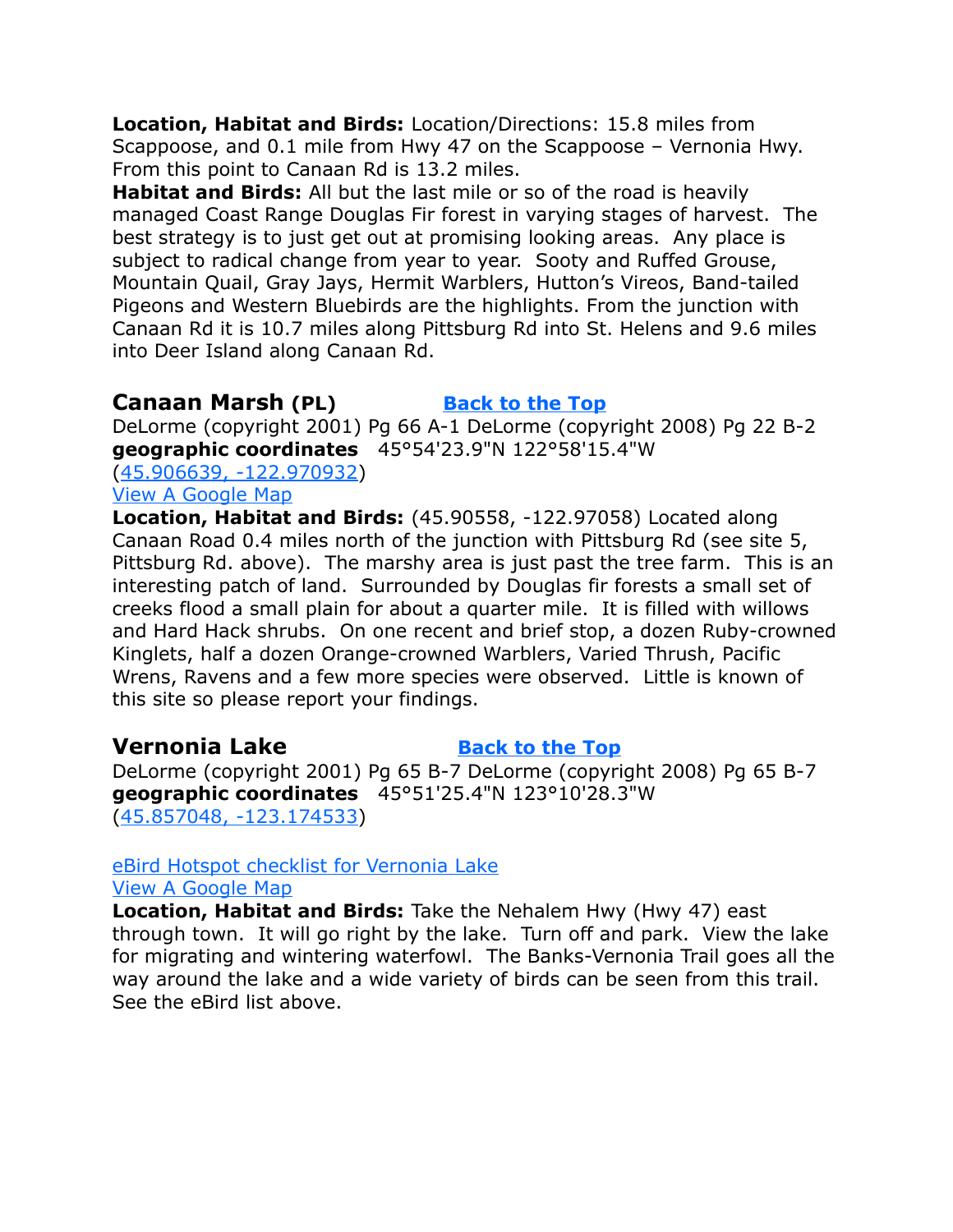# <span id="page-20-0"></span>**Scaponia County Park/Scaponia Recreation Site**

**[Back to the Top](#page-0-0)** DeLorme (copyright 2001) Pg 65 B-8 DeLorme (copyright 2008) Pg 22 C-1 **geographic coordinates** 45°50'47.8"N 123°06'00.5"W [\(45.84662, -123.10014\)](https://www.google.com/maps/place/45%C2%B050) [View A Google Map](http://maps.google.com/maps/ms?hl=en&ie=UTF8&msa=0&ll=45.861803,-122.950058&spn=0.386841,1.055374&z=10&msid=108036481085398338899.00046dae3c72891cd21cf) [Scaponia County Park Camping Guide & Photos](http://www.freeguidetonwcamping.com/Oregon_Washington_Main/Oregon/Portland_Area/Scaponia_County_Park.htm) **Location, Habitat and Birds:** Go to the [Oregon Birding Trails](http://www.oregonbirdingtrails.org/) website.

Choose the Willamette Valley Birding Trail. Click on the Trail Guide and choose the Columbia Loop Guide. Section C-7. (45.84695, -123.0999) 5.2 miles from Hwy 47 and 14.7 miles from Hwy 30 on the Scappoose – Vernonia Hwy – MP 5.4. Seasonal closure but walk in is allowed. Habitat and Birds: Coast Range: Douglas Fir\Red Cedar, Big-leaf Maple\Alder riparian habitat with some trails. Here are mainly woodland birds with American Dippers possible. It's not terribly birdy but worth a quick stop.

# <span id="page-20-2"></span>**Beaver Creek Trailhead Banks-Vernonia State Trail**

**[Back to the Top](#page-0-0)**

DeLorme (copyright 2001) Pg 65 B-7 DeLorme (copyright 2008) Pg 21 D-9 **geographic coordinates** 45°48'38.5"N 123°13'52.2"W

[\(45.81069, -123.23116\)](https://www.google.com/maps/place/45%C2%B048)

[View A Google Map](http://maps.google.com/maps/ms?hl=en&ie=UTF8&msa=0&msid=108036481085398338899.00046dad81bddaac4bc90&ll=45.683158,-123.32428&spn=1.260653,2.798767&z=9)

[Banks-Vernonia State Trail](http://www.oregonstateparks.org/park_145.php) - All Trailheads

**Location, Habitat and Birds:** Location/Directions: [\(45.81069, -123.23116\)](https://www.google.com/maps/place/45%C2%B048) About 4 miles south of the town of Vernonia – MP 62.8. There is a parking area on east side of the road with a foot bridge over the stream. This area is good for woodland and riparian birds along an easy paved path. Go to the [Oregon Birding Trails](http://www.oregonbirdingtrails.org/) website. Choose the Willamette Valley Birding Trail. Click on the Trail Guide and choose the Columbia Loop Guide. Section C-5.

# <span id="page-20-1"></span>**Gunners Lakes [Back to the Top](#page-0-0)**

DeLorme (copyright 2001) Pg 65 B-8 DeLorme (copyright 2008) Pg 22 C-1 **geographic coordinates** 45°48'18.7"N 123°03'33.5"W [\(45.805204, -123.059302\)](https://www.google.com/maps/place/45%C2%B048)

[View A Google Map](http://maps.google.com/maps/ms?hl=en&ie=UTF8&msa=0&ll=45.939691,-122.865601&spn=1.545179,4.221497&z=9&msid=108036481085398338899.00046daeaf3672eff0e1a) 

**Location, Habitat and Birds:** Location/Directions: (45.80568, -123.0585) Take the Scappoose – Vernonia Hwy 9.4 miles west from Hwy 30. Turn left onto Pisgah Lookout Rd (not signed). This is pretty much at the top of the pass. On the south side of the Hwy there is a big school bus turn around and parking for the Crown Z trail if one is so inclined to walk the trail. The lakes are about 1.9 miles from the Scappoose – Vernonia Hwy.

Habitat and Birds: This whole area can be explored. The lakes can have